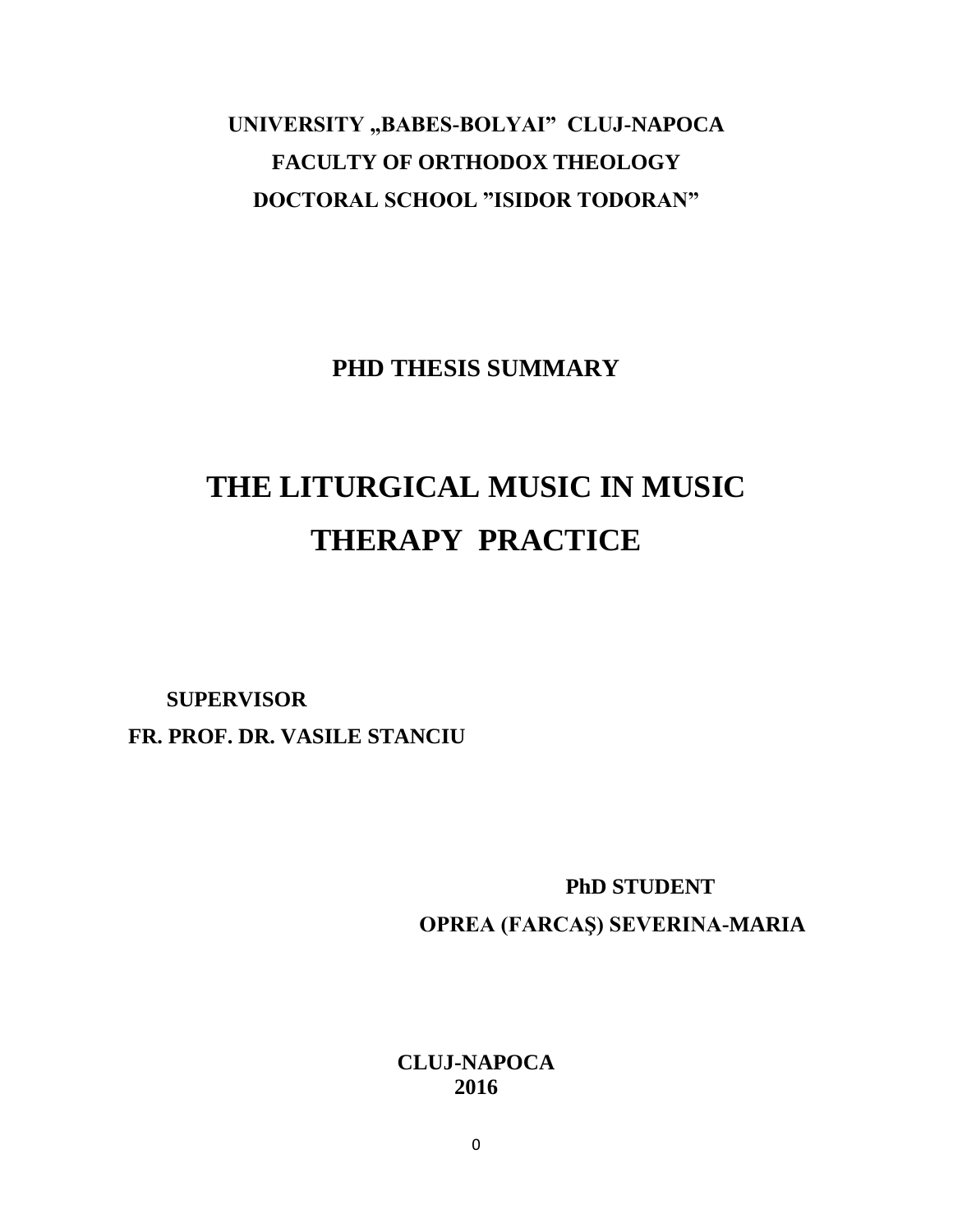## **Table of Contents**

| Melotherapy – from ancient therapeutic phenomenon to contemporary science17 |
|-----------------------------------------------------------------------------|
|                                                                             |
|                                                                             |
|                                                                             |
|                                                                             |
|                                                                             |
|                                                                             |
|                                                                             |
|                                                                             |
|                                                                             |
|                                                                             |
|                                                                             |
|                                                                             |
|                                                                             |
|                                                                             |
|                                                                             |
|                                                                             |
|                                                                             |
|                                                                             |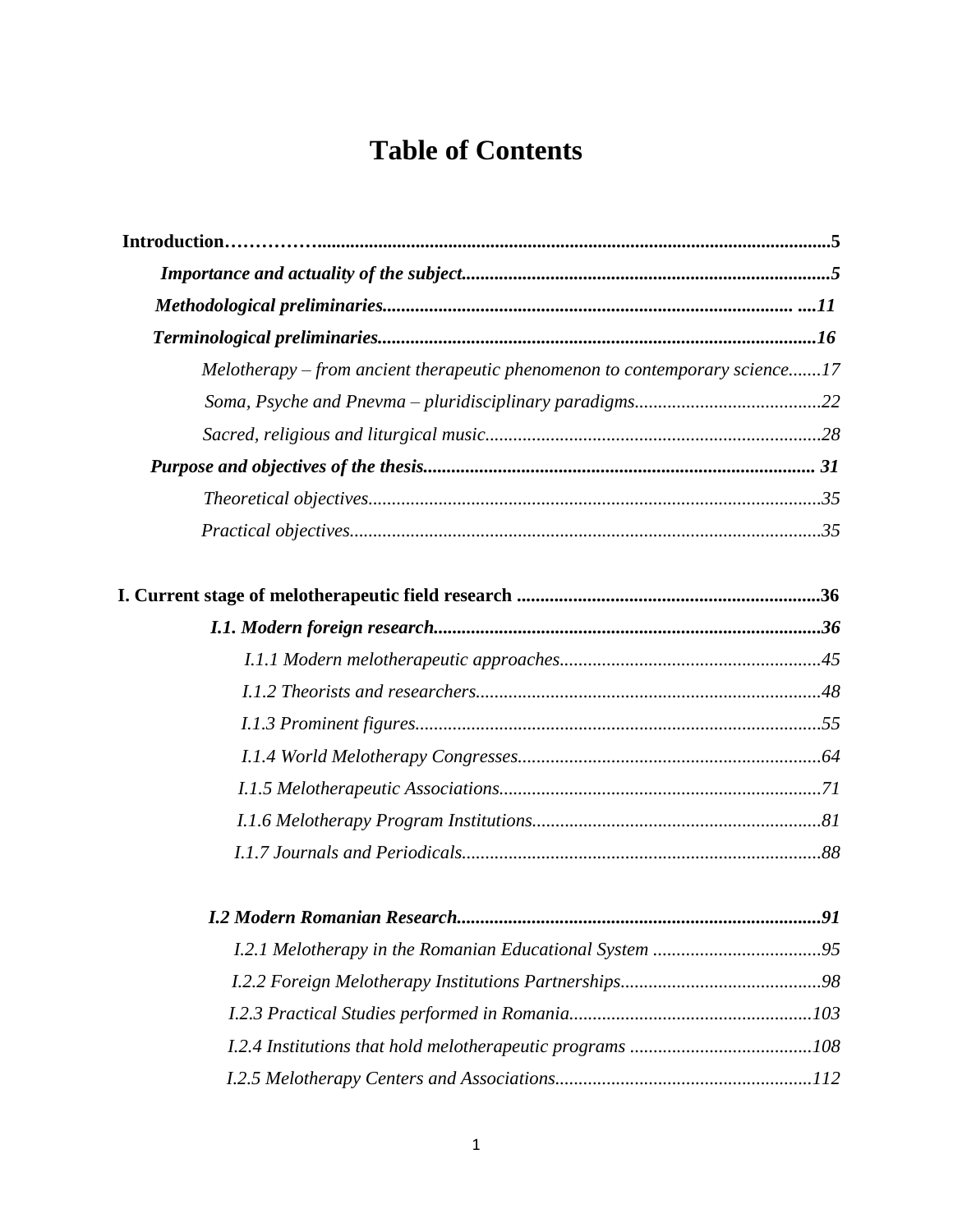| II.1.2. Therapeutic dimension of music in Ancient Greece126             |  |
|-------------------------------------------------------------------------|--|
|                                                                         |  |
| II.1.4. Music's role in Christian Church during the first centuries138  |  |
|                                                                         |  |
|                                                                         |  |
| II.2.1. Carl Orff's School - the clinical practice of Orff's method145  |  |
| II.2.2. E.H. Jaques-Darcroze - method's application in melotherapy149   |  |
| II.2.3. Zoltan Kodaly – method's application in clinical melotherapy152 |  |
|                                                                         |  |
|                                                                         |  |
|                                                                         |  |
|                                                                         |  |
|                                                                         |  |
| II.3.2.1. GIM-Music and Imaginary Guidance - H. Bonny Model167          |  |
|                                                                         |  |
|                                                                         |  |
|                                                                         |  |
|                                                                         |  |
|                                                                         |  |
|                                                                         |  |
|                                                                         |  |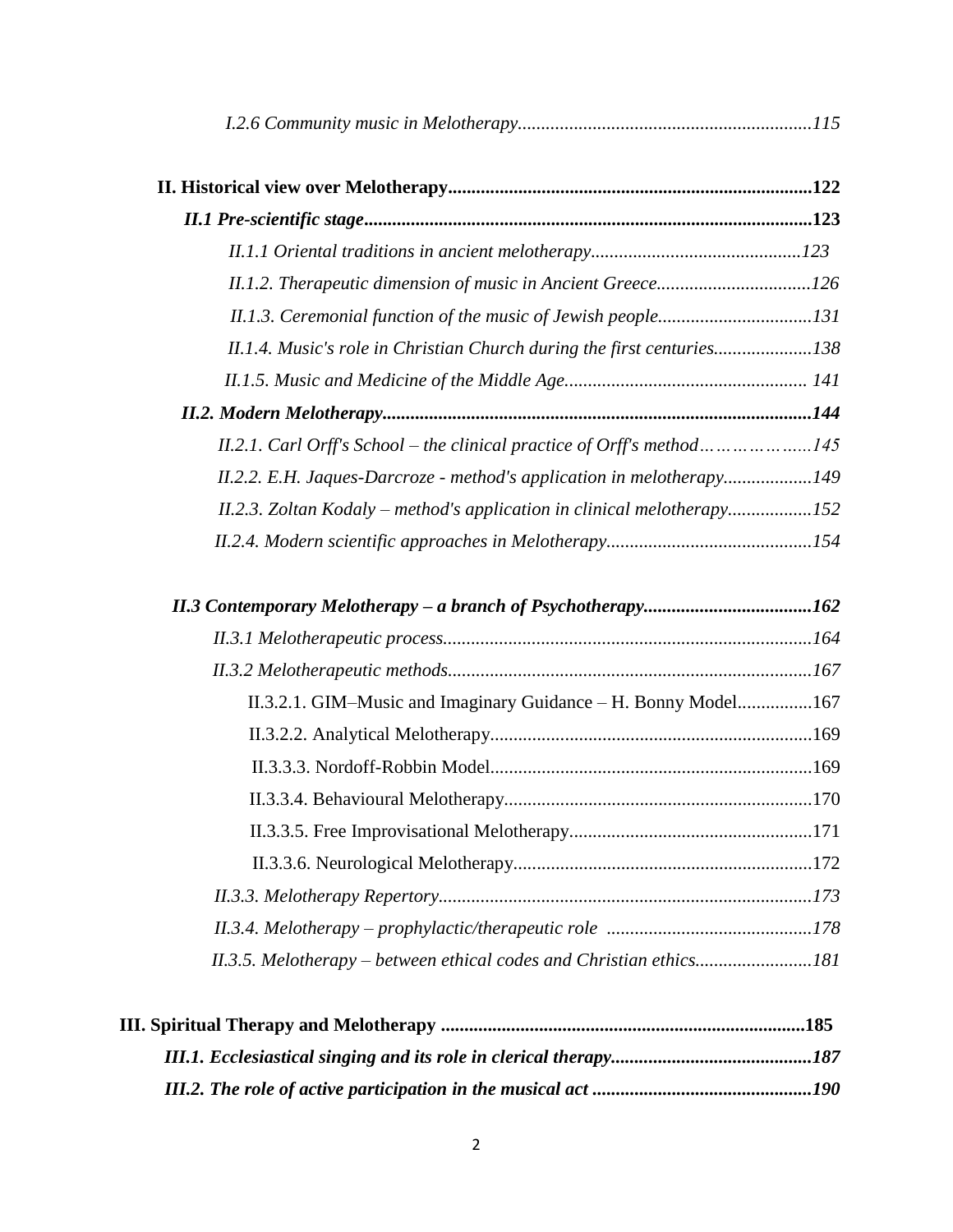| IV. Applied Study - Reception and Impact of religious music in Christian life207 |  |
|----------------------------------------------------------------------------------|--|
|                                                                                  |  |
|                                                                                  |  |
|                                                                                  |  |
|                                                                                  |  |

| V.1. Depression and its melotherapeutic approach in geriatrics222    |  |
|----------------------------------------------------------------------|--|
| V.2. Elderly institutionalization – positive and negative aspects225 |  |
|                                                                      |  |
|                                                                      |  |
|                                                                      |  |
|                                                                      |  |
|                                                                      |  |
|                                                                      |  |
|                                                                      |  |
|                                                                      |  |
|                                                                      |  |
|                                                                      |  |
|                                                                      |  |
|                                                                      |  |

| VI. Applied Study – Liturgical music melotherapy and its role in diminishing aggressivity |  |
|-------------------------------------------------------------------------------------------|--|
|                                                                                           |  |
|                                                                                           |  |
|                                                                                           |  |
|                                                                                           |  |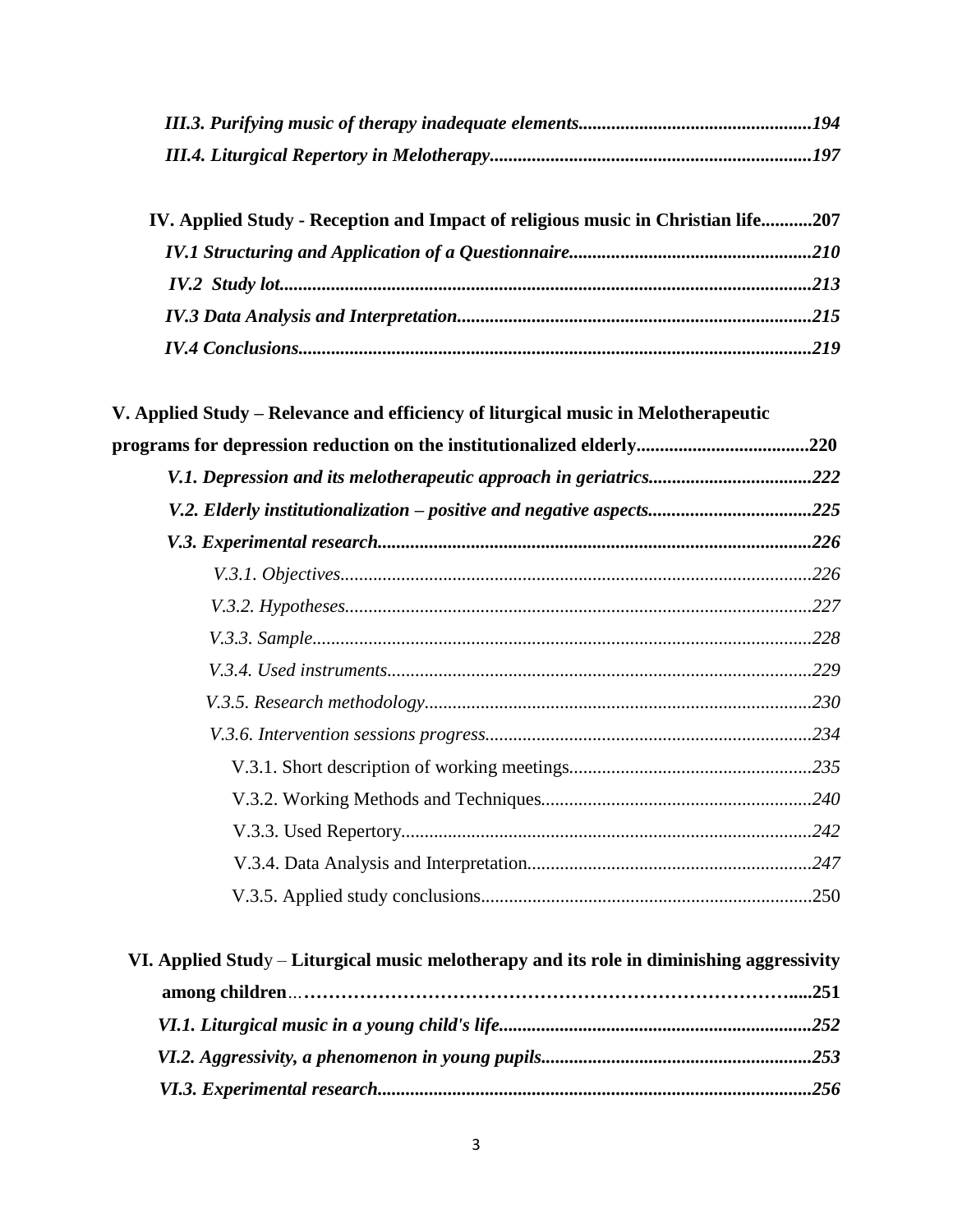| $\mathbf{A}$ . |  |
|----------------|--|
| <b>B.</b>      |  |
| $\mathbf{C}$   |  |
| D.             |  |

Keywords : Music therapy, liturgical, research, psychotherapy, questionnaire, depression, sample, elderly, children.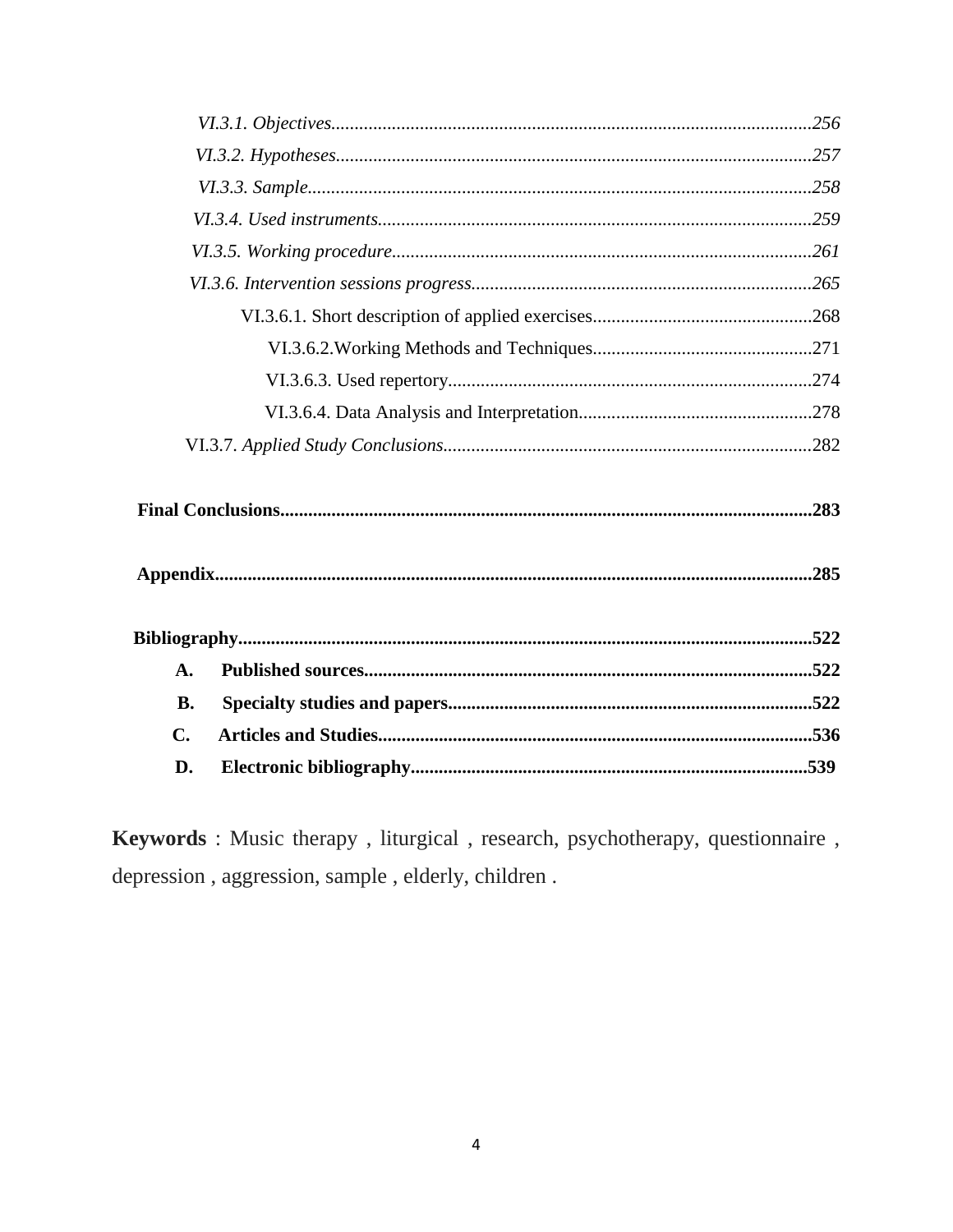#### **Introduction**

Liturgical music manifests a triple action at psychic level: it helps the man better understand his inner state, it takes him out of his individuality by opening his heart towards God and unifies him in thought with his fellow men, so that he can dwell naturally and in peace with himself and with his fellows.

Science, art and spirituality fundamentally meet in music, reclaiming the dialogue between scientist and artist, inviting to common projects that serve a society which expresses more and more the need to recover values lost in time. The normality of our society cannot be the outcome of a fragmentary reality – solely scientific, artistic or religious, because the reality of the world is integral. In this context, music constitutes a universal language which interconnects generations and boundaries of the earth. Music remains a territory nurtured by science, art and religion in order to achieve transdisciplinarity. More than ever before, psychotherapy today uses the therapeutic valences of music. That is why, melotherapy is known as a branch of psychotherapy, integrated in art therapy, and presupposes the use of music during therapy sessions, having as a main purpose the improvement of life quality in people by facilitating communication, interconnection, learning, and emotional, social and cognitive expression. If the simple release of tensions as a result of listening to music has short-term positive effects in the life of a man, it could be observed that during the melotherapeutic process the person must understand the deepest feelings, therefore the empathic accompanying attitude of the therapist is indispensable. This new direction in therapy with the help of music is aligned to other revolutionary initiatives in the domain of psychotherapy and represents an alternative to traditional therapy, aiming to improve the quality of life.

Modern research in the field of melotherapy is vast and utilizes methods specific to the society it represents: from chemical and physical experiments in the lab, to psychological testing of groups of patients in special cabinets or hospitals; from the creation of associations, to the organization of world congresses for the ones preoccupied and involved in melotherapy; from the publication of informative journals and periodicals, to the introduction of melotherapy as a study domain in the public educational systems, etc. Theorists, researchers and even personalities in the domain of psychotherapy are recognized today worldwide and the melotherapeutic methods used became reference points in the field.

5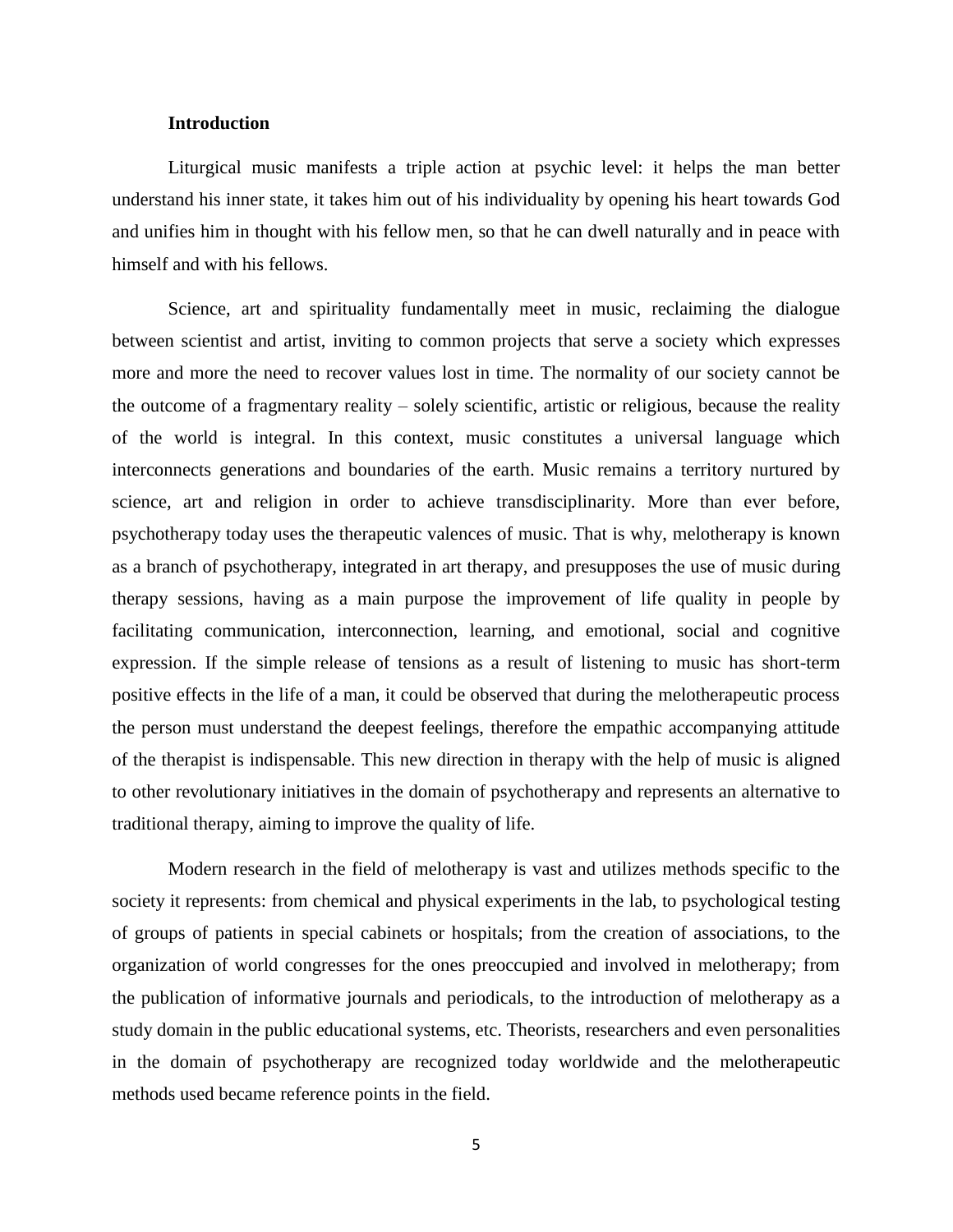Melotherapy in Romania can be described as a recent scientific approach (that started in the 1990s), implemented in masters courses in the public system, applied in public institutions and at the departments of health and education. The Romanian partnerships with melotherapeutic institutions from abroad facilitate a specialty supervision and foster the availability of musical materials necessary for this type of therapy. All the studies, so far, show that the musical material used in melotherapy consists mainly of classical music, sounds from nature or electronic music. As for the ethnographic area of the Romanian people, the musical style confirmed as being used for therapeutic purposes throughout history is folk music. However, very close to the soul of the Romanian Christian, in the history of Christianity, remains the religious and liturgical music, which helped with the expression of the deepest feelings and of the highest values in front of the church altars of their communities. For this reason, when they lost possession of the religious books, due to the harsh historical context, the orthodox Romanians impregnated the liturgical songs with the harmony of their folk music, thus creating an autochthonous religious musical style, with undertones of the old byzantine music, especially in Transylvania. This way, liturgical music becomes more familiar for Christians, intimately connected with their soul, offering harmonies specific to their great inner torments and noble creeds and ideals. We believe that this music, together with the byzantine music, is a thesaurus of clerical and pastoral resources for the followers of the ones that contributed to its harmonization and perpetuation across centuries. Thus, it is timely to propose an opening towards addressing its therapeutic functions and trying to understand both its messages and the paths it opens towards the reestablishment of inner harmony. The liturgical medium had been offering it for centuries, using it in order to spiritually prepare the man for its encounter with Christ in the Holy Mysteries. The same medium offers the possibility to participate to the liturgical musical act, both in a receptive and active manner. In this context, a Romanian from Transylvania would teach the young children to sing carols and later interpret the most soulful religious songs, which are still echoed today in the Christian communities. This process, beyond the musical act, bears real melotherapeutic functions, helping people liberate themselves from accumulated negative energies or re-establish their emotional balance.

The use of liturgical music in melotherapeutical sessions in the contemporary Romanian society is a challenge in view of a joint therapeutic work – psychological and spiritual, addressing the Christian orthodox population. The liturgical music belongs to this ethos,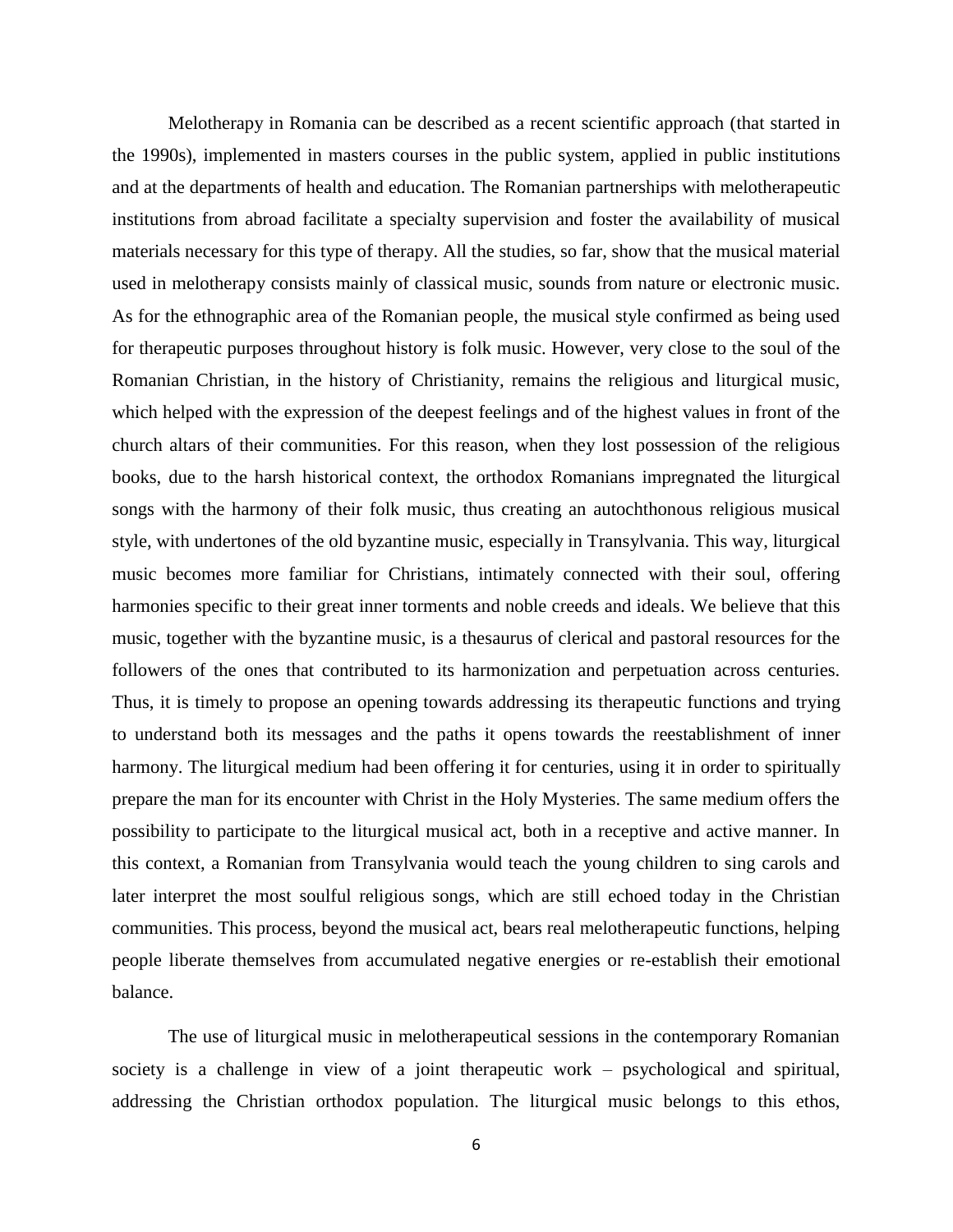therefore we propose a return to its fundamental values, looking for resources in order to psychologically and spiritually rehabilitate the ones that often manifest dysfunctional behaviours from these standpoints. In this sense, the liturgical music is a language that must be learnt so that through it, the man can address God; it is not a purpose in itself, but a means of facilitating the human ascent beyond art, a means of transcending what is concrete in order to reach the immanent world, the only world that is not perishable. The equivalent of such spiritual level is the catharsis, which bestows upon people a state of well-being, of healthy body and soul.

The main point of reference in choosing the theme of the present paper was the contemporary context of our society, largely oriented towards spirituality. The spiritual dimension of life and the relationship with Divinity are no longer among the reference points of the contemporary man. Within this reality, the contemporary man experiences an emotional imbalance, which causes illness and suffering. When someone reaches such a level, the tendency is to resort to overdoses or extreme decisions regarding the path of their own life. Prisoner of his own decisions, the man is often captive in an ailing zone, both physically and psychologically, out of which he is trying to escape. The alternative therapies to treatments that involve medication give the hope of revitalization. In this sense, we mention melotherapy or the therapy through music. This was developed significantly during the second half of this century, and because of its non-invasive character is more and more taken into account.

The religious music – intimately connected with the being of the Romanians, and carrying the load of Romanian orthodox spirituality, is different from the religious music of other people when it comes to its melodic significance. The element intimately connected with the spirituality of the Romanian people becomes a rehabilitation resource if used at the right time under the supervision of a specialist. For this reason, the paper tries to illustrate the effects of the liturgical music within the melotherapeutic process and the opportunity to use liturgical music from a prophylactic perspective, within the liturgical and ecclesial framework.

The paper starts from the general hypothesis according to which the liturgical music has beneficial effects upon the Christian orthodox population in Romania (the active members of the Church), and furthermore can be successfully used in melotherapeutical sessions, for patients with high receptivity to it, patients that suffer from various forms of depression and aggressivity. As a result of these specialty studies recently made public in our country, according to which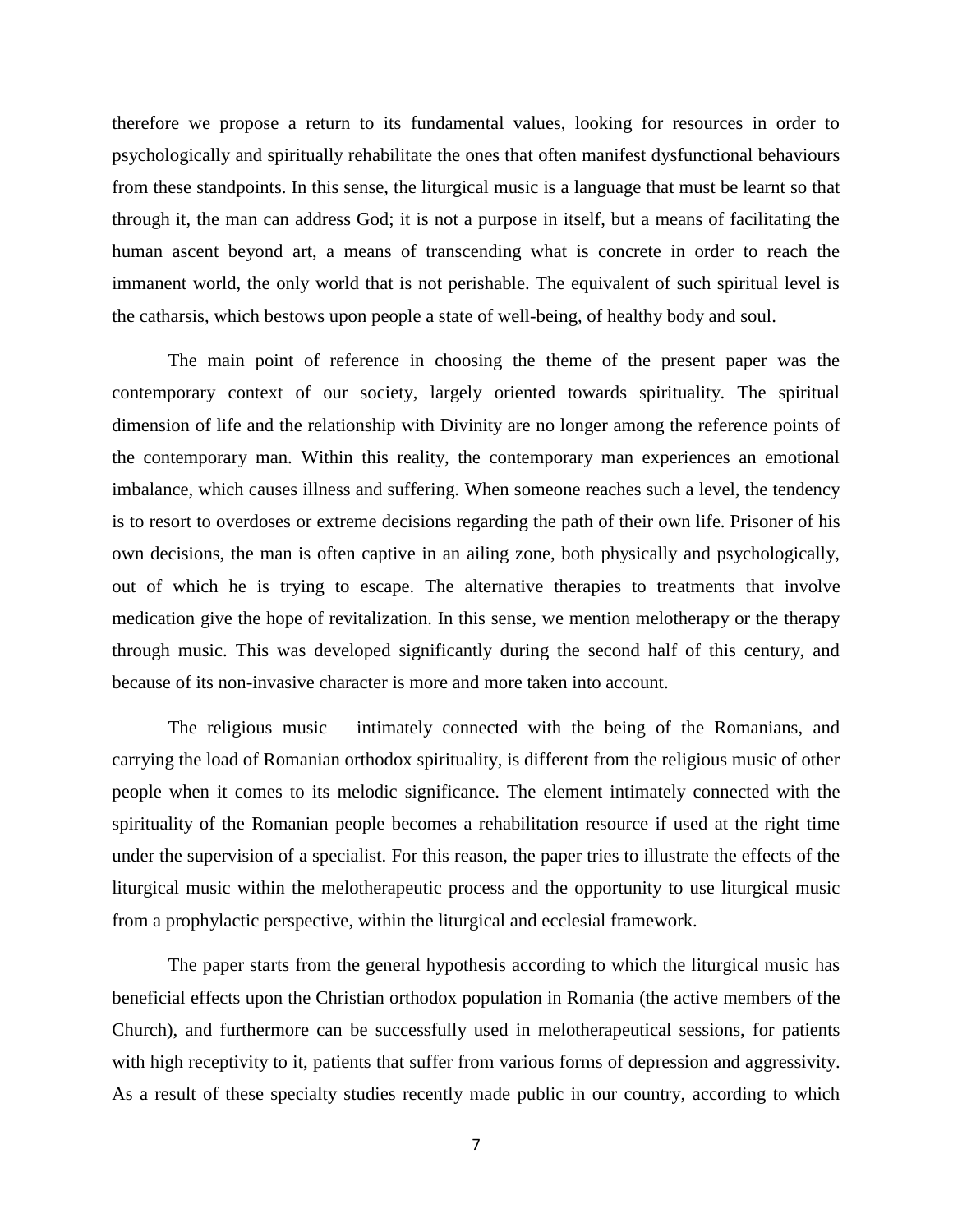depression is the scourge of our times and aggressiveness (with its different forms of violence), especially among students, registers worrying percentages, we propose the use of such available therapeutic means, from which todays man feels alienated most often than not: the liturgical music, and through it, the entire liturgical cult.

The study on the relationship between the contemporary man and this musical genre, as well as the outline of the therapeutic valences of the religious music, within the ecclesial framework and during the therapeutic sessions, becomes an important part of the aim set by this paper. Starting from the hypothesis regarding the confirmation of positive data concerning our study, the general purpose of this research is to bring to light the therapeutic dimension of liturgical music and to open in this sense a precise work level regarding Melotherapy as a science of the contemporary society.

The paper is structured into two main sections: The Theoretical Section and The Applied Section. The Introduction is a distinctive section, and it presents the importance and the actuality of the theme, it also includes a few methodological and terminological preliminaries, as well as the purpose and the objectives of the paper.

**The Theoretical Section** is divided into three chapters that give a general presentation of melotherapy.

**Chapter I** – *The current stage of Research in the melotherapeutic field,* follows both foreign modern research data and Romanian modern research. The subchapters present modern melotherapeutic approaches, theorists and researchers, important figures, world melotherapy congresses, associations and insititutions that develop melotherapeutic programs, specialty journals and periodicals, practical studies in melotherapy developed abroad and in Romania. All these aspects wish to outline a general image about what this field means in the world and to present its initial stage in our country.

The practical studies performed so far reflect the beneficial effects of Melotherapy, incorporated in Medicine, as well as in Psychotherapy, a complementary act for life improvement. Both the contemporary research in the field of melotherapy and the history of this complementary therapeutic direction, observe different musical genres which have been used and are to be further used for therapeutic purposes, with emphasis on the effect of Mozart's music, of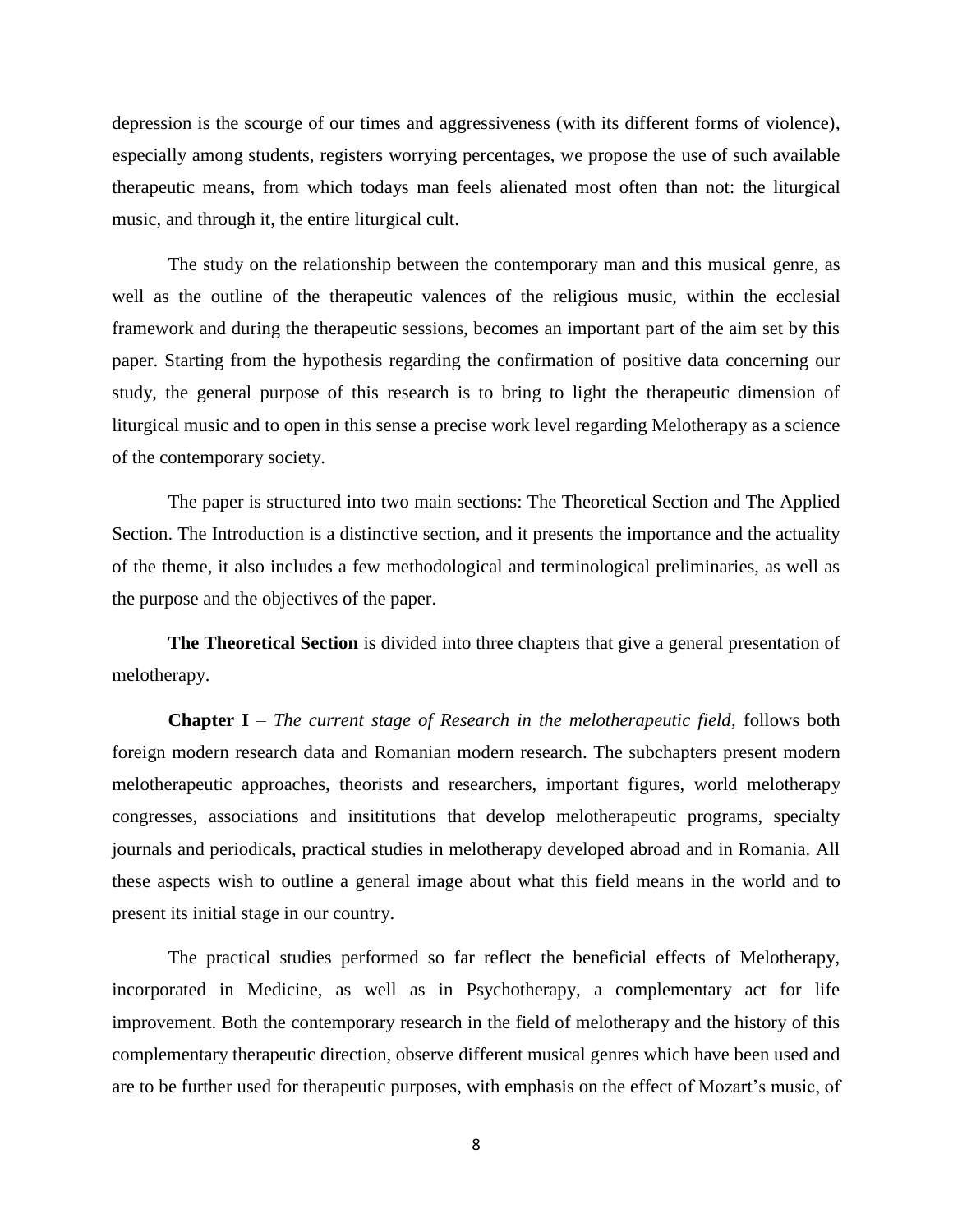baroque instrumental music, and of the therapy when using Orff instruments or Waldorf educational instruments, or of the therapy with sounds of nature (the music of waterfall, sea, river, rain, birds, forest, etc.). Hereby, we can talk about a vast researched and implemented repertory, as well as about various methods and work techniques, belonging both to active and receptive melotherapy. The above mentioned are used by people that are specialized in the field, within specialized institutions, including programs for theoretical and practical training. The purpose of therapy with the help of music, applied in hospitals, hospices and private educational institutions, is to help people reestablish the well-being state psychologically and physically, which would translate into calming down the outbursts of nervousness, treating the depressive states, reaching psychological relaxation, treating asthenic neurosis and neuro-vegetative disorders, diminishing exhaustion and intellectual tiredness, calming the asthma attacks, adjusting the blood pressure and stimulating brain activities after traumas, etc.

Retrospectively, we notice today that music therapy was a recognized practice throughout history in medicine, art, theology and psychology, as fields that had as an object of study the human being with its needs, problems, aspirations and abilities. Each of these domains temporarily claimed it as occasional therapeutic method (in certain circumstances), as special (regarding a specific category of patients) and as complementary (accompanying various conventional treatments). Today melotherapy is a field in its own right which presupposes the planned use of music with the purpose of reaching therapeutic objectives in the case of people with specific needs due to emotional, intellectual or social problems.

**Chapter II** – *Historical view overv melotherapy*, attempts to present Melotherapy in its Prescientific Stage (Antiquity), the Middle Ages Stage, the Modern Stage and the Contemporary Stage. The approach is not only chronological, for it also makes reference to the relationship between man and Divinity through music during different eras, directly mentioning the cult music of the Judaic people and the Music of the Primary Christian Church.

The history of therapy with the help of music is vast and it has been around for over two and a half millennia. Ever since Antiquity, listening to music was associated with a spiritual rising that had real benefits to the life of people. Well-known in this sense was the case of Saul the biblical king, who after listening to one of young David's songs played with an instrument known as psalterion, experienced a profound recovery from his illness. Other instruments used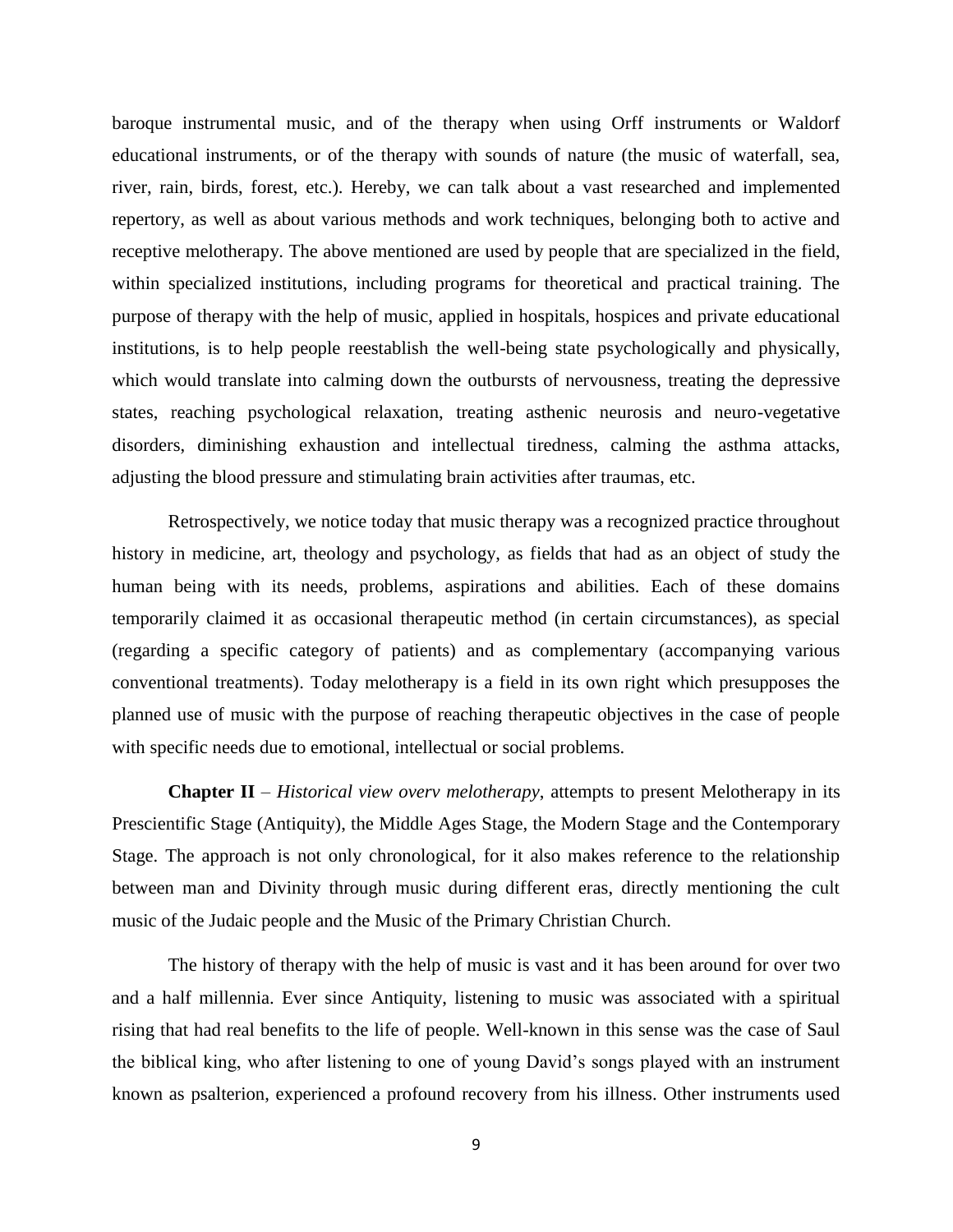across antiquity, for therapeutic reasons, were: the pipe, the flute, the drum, the horn and the lyre. The first theories pertaining to the beneficial effects of music for the soul belong to Antiquity as well, and can be identified in the theories of Pythagoras, Aristoxenus and Iamblichus, who address the use of music between the  $6<sup>th</sup>-4<sup>th</sup>$  centuries B.C. for the purpose of relaxation, liberation from worries and sorrows, for calming down in case of nervousness and for instilling an appeased sleep. The beginning of Christianity didn't bring along the annihilation of the theories regarding the effect of music onto the human soul, but gave it a new meaning. In this sense Niceta of Remesiana, while talking about the improvement in Saul's illness with the help of David's song, adds the Christian symbol of messianic sacrifice and of the wood of the cross to the song that vibrates from the cords and from the wood of the psalterion.

The early modern period (at the end of the  $17<sup>th</sup>$  century) brings new directions in approaching disease, medicine and music. In this context, music was used as somatic remedy as well, as stimulus for the pulse and as a factor that brings balance when facing humors. Music was recommended for the relaxation of muscles for digestion, when giving birth, before sleeping and, above all, in the case pf psychological disorders. The  $19<sup>th</sup>$  century, under the auspices of romanticism, will consider music as source and remedy for mental disequilibrium. The Czech doctor Leopold Raudnitz published in 1840 a book about therapy through music as a result of his experiences at a hospice for people with mental illnesses in Prague, where he mentions that under the effect of music the ones that were in delirium no longer mumbled and the melancholic ones were calmer. During this period, Psychiatry became an individual discipline with its own classification of the diseases and methods of treatment that included therapy through music. The book *Musical doctor* written in 1807 by Peter Lichtenthal addresses to possible ways of listening to music: when the person is aware, which brings real benefits, and when the person is unaware (only physically present) which is not sufficient for the medical treatment. Unlike Lichtenthal, who perceives musical training as a constitutive part of medical training, Peter Joseph Schneider<sup>1</sup> imagines the creation of a discipline specialized in therapy through music, which should be part of a mental hygiene program under state patronage with specific activities taking place in hospices. The most well-known hospice that followed such an approach was Illenau (Germany), where the psychiatrists described the soul as a "rhythmical entity", and its imbalance was attributed to a state of arrhythmia, against which one could fight only through music.

 $\overline{\phantom{a}}$ 

<sup>1</sup> Peter Joseph SCHNEIDER, *Un sistem al muzicii medicale*, 1835.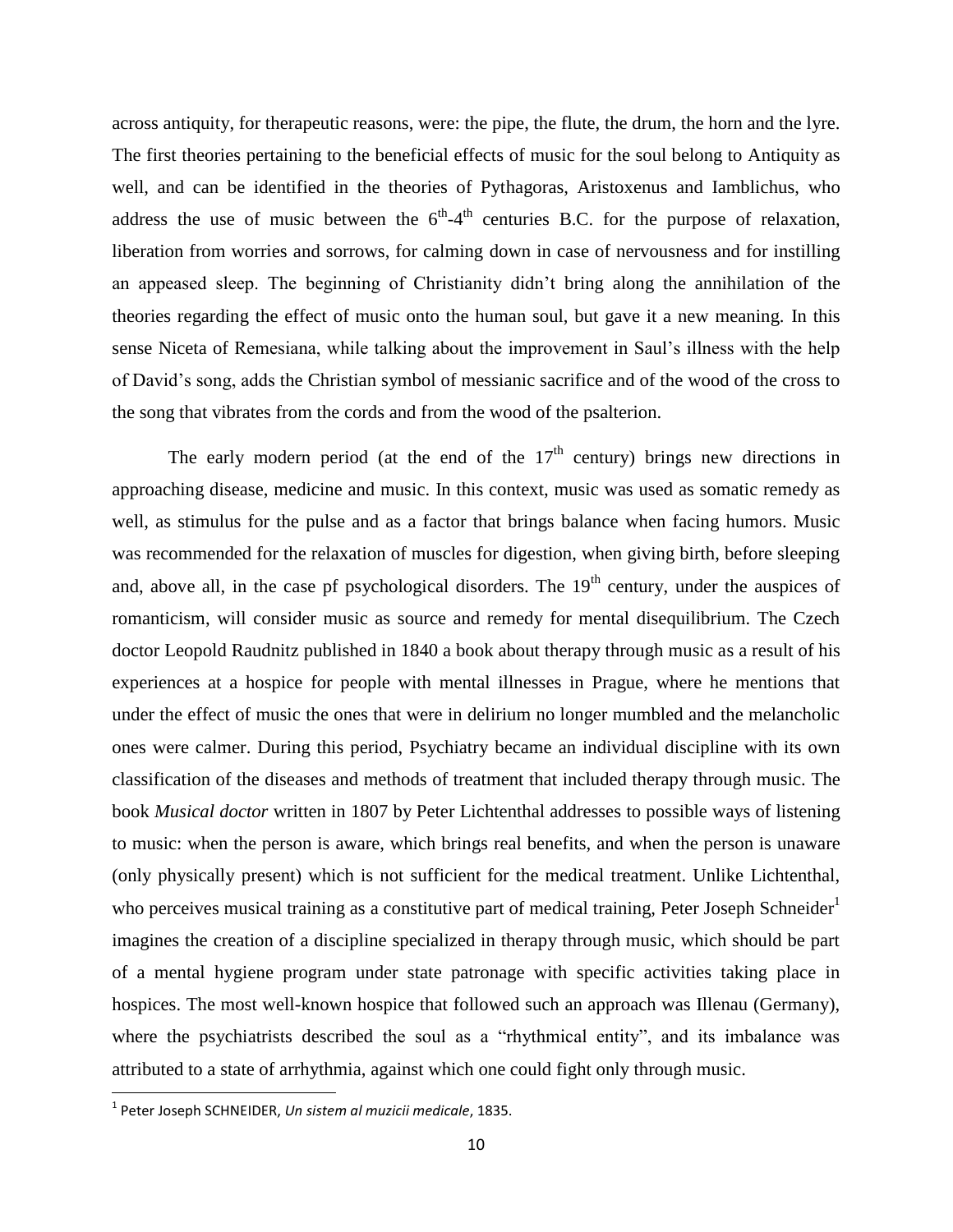Modern melotherapy sets the ground for contemporary melotherapy, outlining new approaches: clinical, educational and instructional with the help of well-known individuals such as Carl Orff, Jaques Darcroze and Zoltan Kodaly.

The beginning of the  $20<sup>th</sup>$  century brought along music in the therapy of post-traumatic disorders in people that suffered as a result of war, and by the middle of the century, therapy through music became a science in its own right, integrated in academic study programs and different professional specializations.

Music represents means of artistic expression as well as a form of communication, relaxation, an unconventional therapy, often applied as therapy and as support, not only for psychological, but for somatic illnesses as well: cardiologic, neurological, oncological, pediatric, pneumological, geriatric, etc.

The contemporary melotherapy is perceived as one of the branches of psychotherapy. The melotherapeutic process is constructed on three fundamental elements: music therapist, music and patient, using at its core special melotherapeutic methods, of which some are recognized by the World Federation of Music Therapy. Music can be structured into repertory adjusted to the dysfunctionalities for which it is used. The fundamental role in melotherapy as a melotherapeutic process is attributed to the music therapist specially trained in this sense. This is the reason why there are specialties developed in this field, for which one needs theoretical and practical training. We encounter music therapists among clinicians, educators, psychologists, psychotherapists, etc. Melotherapy can be used therapeutically and prophylactically; if used therapeutically, we must make sure that the melotherapeutic process is authentic, in order not to accentuate some of our symptoms by using an inappropriate repertory or by applying methods that are not accurate.

**Chapter III** of this paper – *The Spiritual Therapy and Melotherapy*, is part of the original, pre-existential research. The role of church songs in the spiritual therapy, the role of active participation to the musical act, the purification of music from elements that are not adequate to therapy and the liturgical repertory in melotherapy are the themes of the subchapters included in the sphere of this chapter. All these elements outline liturgical music as part of a spiritual therapy. When melotherapy uses a religious repertory, it addresses a religious person. With its help, at the pre-spiritual stage, the person can get closer to the liturgical space. The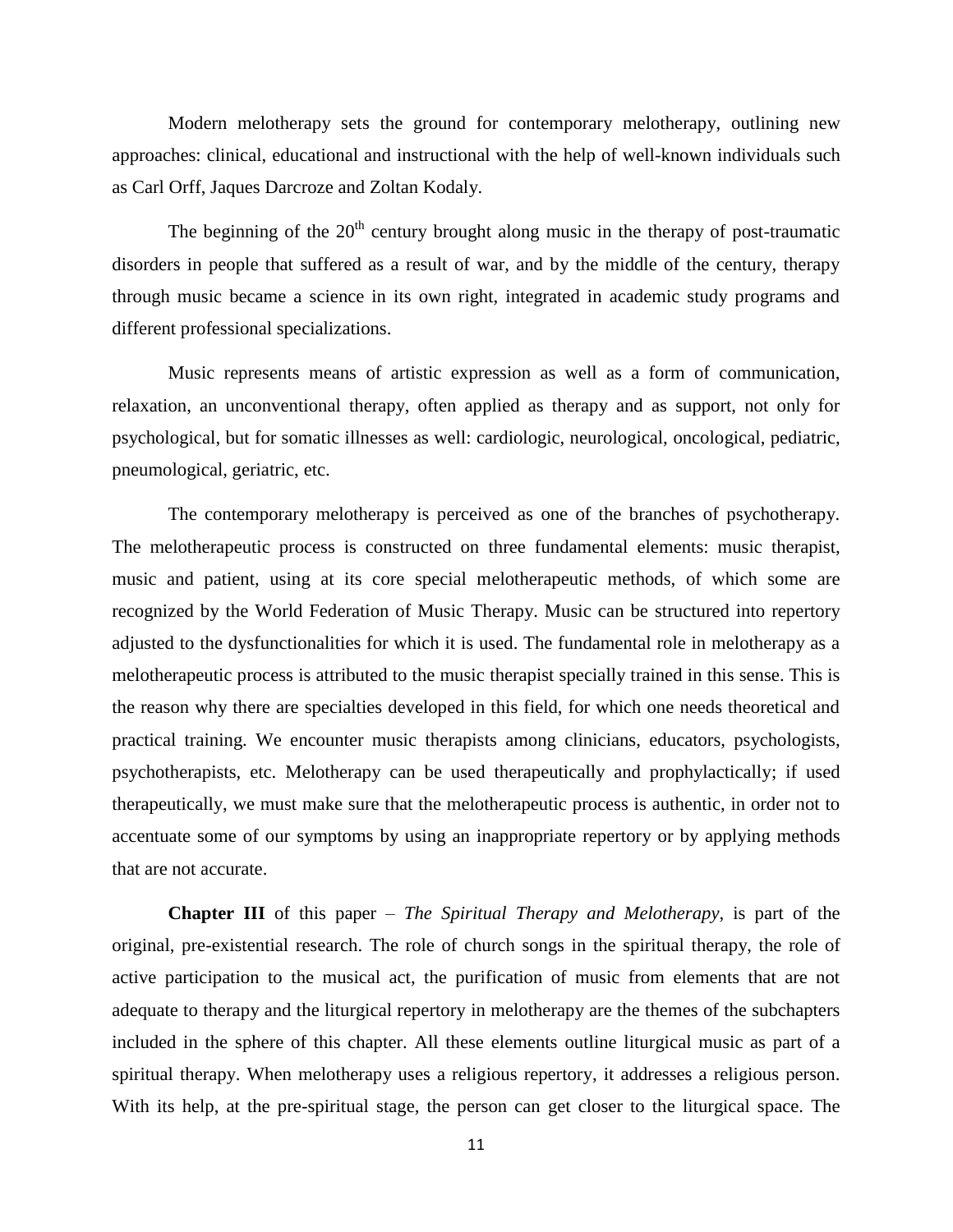liturgical space is by excellence a therapeutic one, also making use of the musical elements appropriate for spiritual therapy. That is why the melotherapeutic religious repertory offers a selection of liturgical songs of byzantine tradition, as well as of classical and folk inspiration.

**The second section, The Original Research** – is structured into three chapters which detail three practical research studies.

**Chapter IV** – includes the *Applied Study* entitled *Reception and Impact of religious music in Christian life;* a study that has at its core the structure, implementation and analysis of a questionnaire. The structure of the questionnaire started off with data and information collected at the library in order to establish the adequate stages and criteria of this sociological measuring instrument. With the help of this questionnaire we aimed to grasp the existent reality in the contemporary society: the relationship between the Romanian Christian and the religious music; the way the music is received and the impact it has on the life of people through the feelings it determines. The research questionnaire was administered to 300 people, both from rural and urban areas, belonging to 6 age groups: elementary school age, puberty, adolescence, youth, adulthood and seniority. The data analysis and interpretation offered information regarding the age group that is most receptive to liturgical music: the elementary level children (6 to 10-12 years old) and the older people (over 65 years old). The conclusions of the study offered the information needed for starting the other two practical studies.

**Chapter V** – includes the Experimental Study *Relevance and efficiency of liturgical music in Melotherapeutic programs for depression reduction on the institutionalized elderly*.

The unpleasant aftermath of depression plays an important role when it comes to different diseases in today's society and it's spreading to all categories of age, therefore we can speak today about the depression of a child, of an adolescent, of adults and of older people. Portrayed as a calamity of contemporary times, depression requires different approaches according to the psychopathological field it chooses, as well as a carefully planned and applied program which uses both medical and psychotherapeutic remedies.

The experimental study was developed over a period of three months at The Home for Seniour Citizens Ideciu de Sus, Mureş county, and involved 20 people, 10 people were part of the experimental group and 10 represented the control group.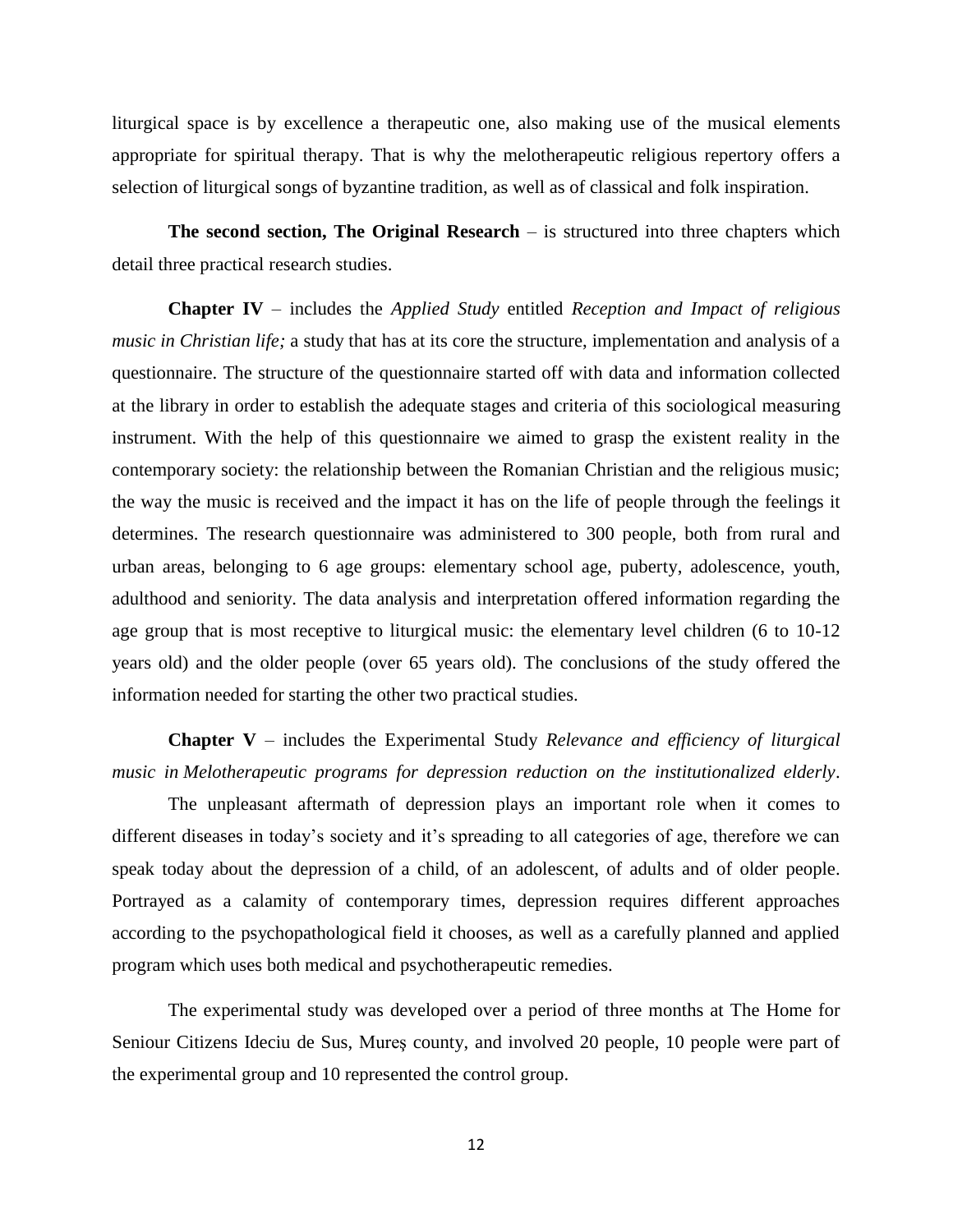The experimental study included all the required structural stages: the setting the objectives, the hypotheses, the lots of subjects, the research method, work procedures, the development of intervention sessions, as well as the techniques and methods used, the repertory utilized, ending with the data analysis and interpretation.

The conclusions of the practical study show that the melotherapeutic program based on liturgical music, applied to this category of people, lead to an abatement of the depression that was detected at first with instruments such as the Beck depression questionnaire and the Zung depression scale. After the test-retest analysis, the results indicated the depression level was diminished after the application of the melotherapeutic program.

**Chapter VI** – includes the Experimental Study *Liturgical music melotherapy and its role in diminishing aggressivity among children.* Aggressivity, with its forms: physical, verbal, fury and hostility, is pinpointed at an early age and affects the harmonious development of the child, becoming the foundation for violence during adolescence.

The experimental study had a three month duration, and was run at the Petru Maior Technological High School, Reghin, with 40 participants, elementary level students. The experimental lot and the control lot included each 20 children, in both cases the selected students were from  $2<sup>nd</sup>$  and  $3<sup>rd</sup>$  grade. The study lot went through a melotherapeutic program with liturgical music for 12 weeks (an hour a week). At the end of the program, the initial tests were administered again and the test-retest method showed that the level of aggressivity was diminished.

The practical studies of the present research started from the general hypothesis that liturgical music has beneficial effects on people, and can be successfully used in melotherapeutic program sessions, on patients with high receptivity to it, patients that suffer from various forms of depression and aggressivity.

Consequently, the initial general hypothesis was confirmed by the results of the practical studies that were carried out at two public institutions: The Home for Older People Ideciu de Sus, Mureş county and Petru Maior Technological High School, Reghin.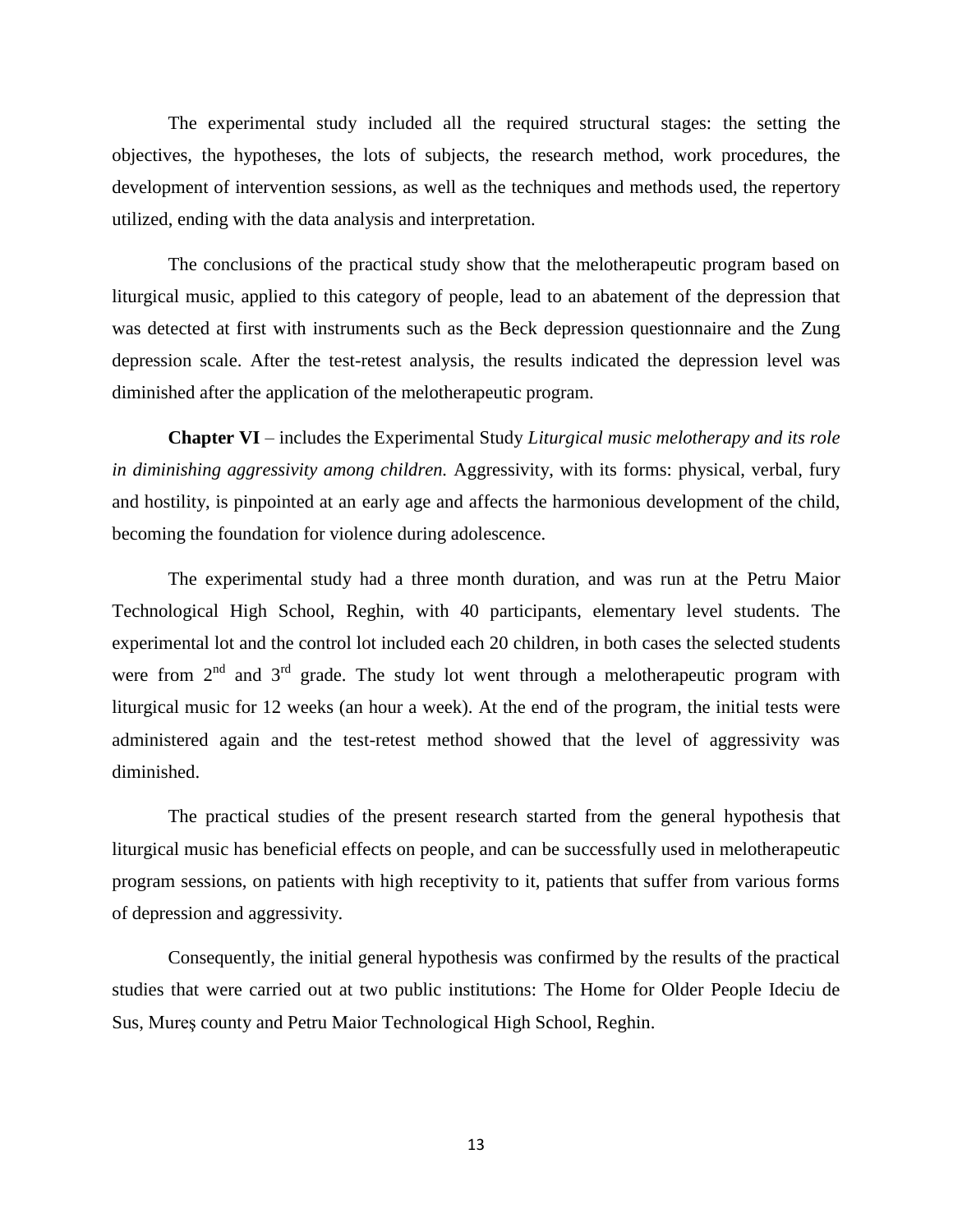#### **Final conclusions**

The role played by music in the life of people is a theme deemed both as old and new by specialists. The therapeutic dimension of music has been exploited throughout history in different ways, for different purposes, but always for the benefit of the people. Therefore, nowadays melotherapy is viewed as a field in its own right. The present paper aimed to identify the effects of using liturgical music within the melotherapeutic process, which is a first step towards a melotherapeutic model based on liturgical music.

Liturgical music hasn't been researched so far as part of therapy sessions. Our study shows that in can be successfully implemented in a specific methodological and technical approach. For a Christian who finds himself in a pre-spiritual stage, this approach to psychotherapy sessions is meant to open the door for therapy from a spiritual standpoint, a dimension that is necessary in order to regain health. The rich thesaurus of liturgical music made available to Christians during church service is structured in a therapeutic manner due to the exigencies it accomplishes, in order to be part of the church cannon. It offers to each Christian in accordance with their needs. During therapy sessions the repertory used is organized and applied by the music therapist, based on methods specific to the melotherapeutic process.

#### *Theoretical conclusions:*

- 1. The current research stage in Melotherapy distinguishes two realities: an initial autochthonous reality and an occidental reality evolved from a scientific, methodological and practical point of view.
- 2. Following the natural steps in its development as a science, recognized at world level, melotherapy appears as a branch of psychotherapy, framed within art therapy, promoted with the help of associations, foundations, specialty journals and periodicals; it establishes its status at world congresses in music therapy and is known to several researchers, theorists and even well-known individuals.
- 3. Melotherapy in Romania gained more visibility during the past ten years, with the help of partnerships with melotherapeutic associations from abroad, and was defined as a field of study in Educational Public Institutions due to the opening of the medical and didactic fields towards applying it as a complementary therapy.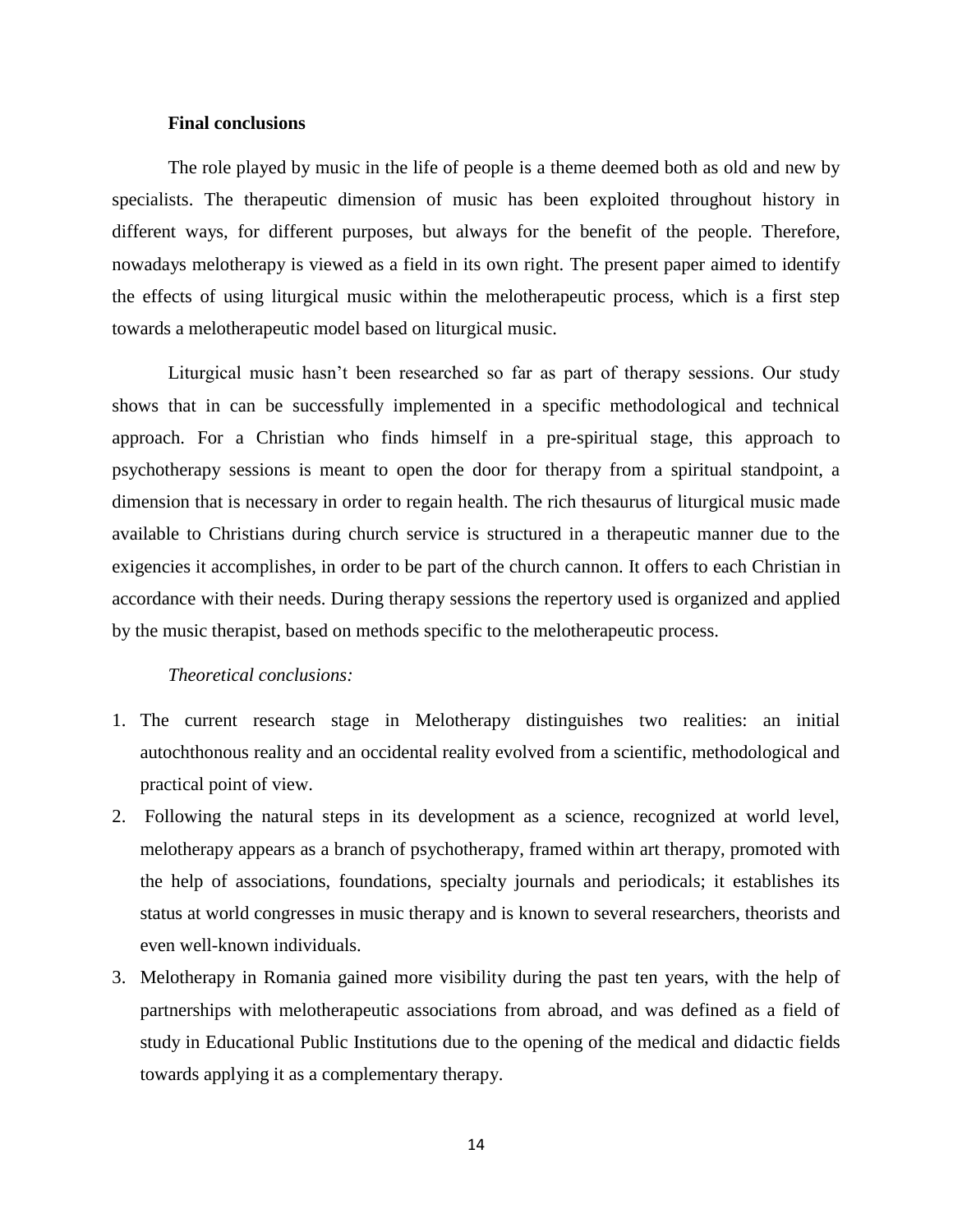- 4. The history of melotherapy loses its origins in therapeutic practices that used music ever since Antiquity; its characteristics reaching us especially through fields such as philosophy and religion.
- 5. The first Christian centuries, The Middle Ages and the Modern Period represent different stages in the evolution of this field towards what is known today as Melotherapy, a science and practice meant to help the people.

#### *Practical and methodological conclusions, aligned to the set objectives:*

- 1. There is a different level of receptivity of religious music when it comes to the Romanian orthodox population, of different age groups, a conclusion reached at the end of a practical study, as a result of the structure and data application and analysis of a questionnaire.
- 2. Two experimental lots of vulnerable people were identified (depressive and aggressive) to whom melotherapeutic programs with liturgical music were applied, they resonated very well with the program.
- 3. Data reports were written on the effects of melotherapeutic programs which use liturgical music, and consequently registered positive effects.
- 4. The structure of musical-liturgical repertory specific to the needs of the people included in the melotherapeutic program and the means of applying such repertory during working sessions.

*Personal contributions to this paper pertain to the following aspects:*

- 1. The focus is on the role of liturgical music in melotherapy for people that manifest a high receptivity towards it.
- 2. It brings statistical information connected to the liturgical music of orthodox people from Romania, in accordance with the age group they belong to.
- 3. It deepens the melotherapeutic field by initiating melotherapeutic group programs, based on liturgical music.
- 4. Draws the attention upon the vulnerability of elementary school children and of institutionalized senior citizens, showing their needs in the contemporary society and their involvement during therapy sessions in order to diminish aggressivity and depression.
- 5. It presents a Religious Repertory Compendium based on liturgical music usable during melotherapy sessions.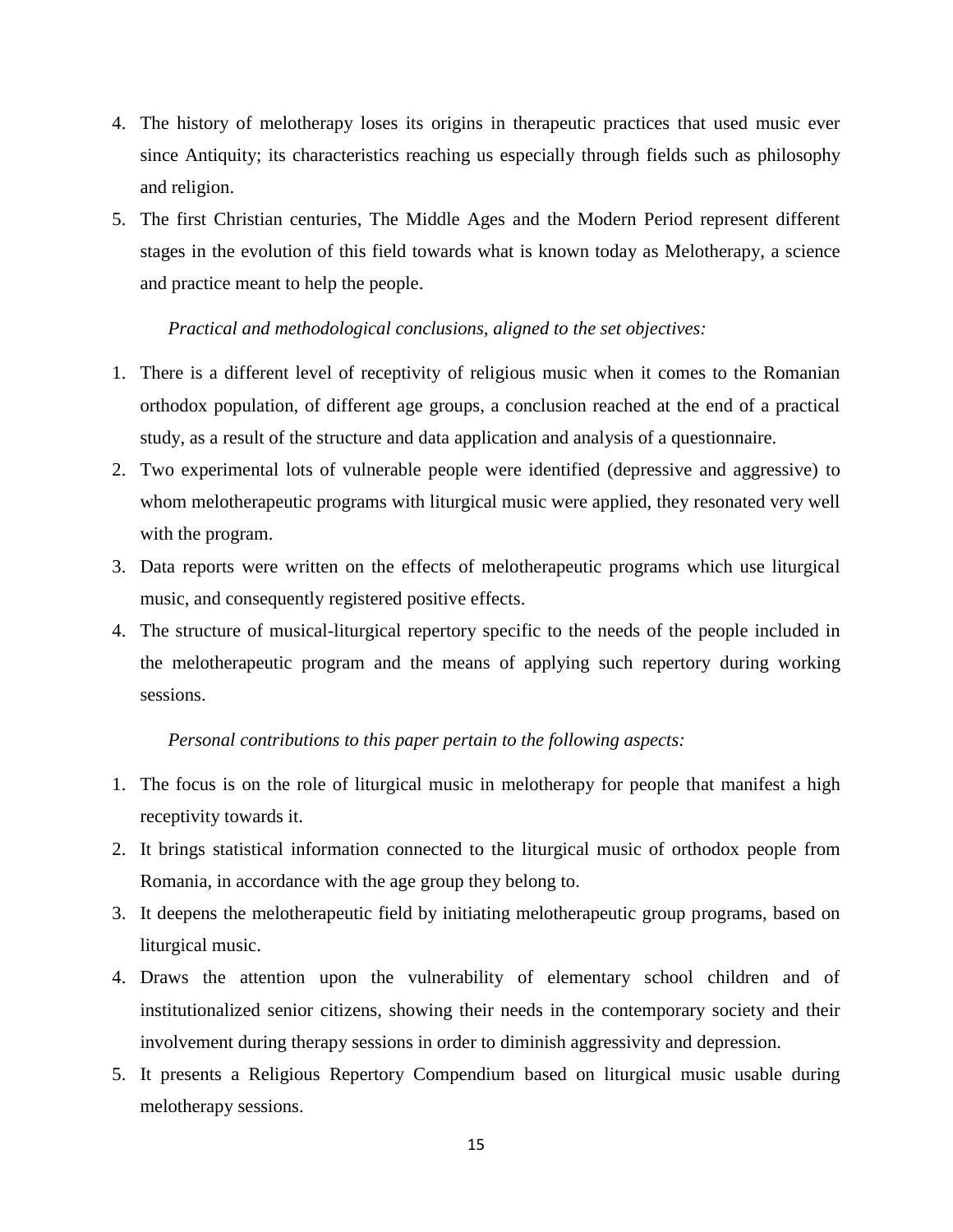*Suggestions for Further research, starting from studies included in the present paper:*

- 1. The elaboration of an efficient melotherapeutic intervention model with the help of liturgical music in order to diminish depression and aggressivity.
- 2. The extension of melotherapeutic programs through liturgical music in order to reach other groups of vulnerable people and the writing of reports on its effects.
- 3. The development of musical liturgical programs that are prophylactic/therapeutic within the Church as well as the development of parallel studies.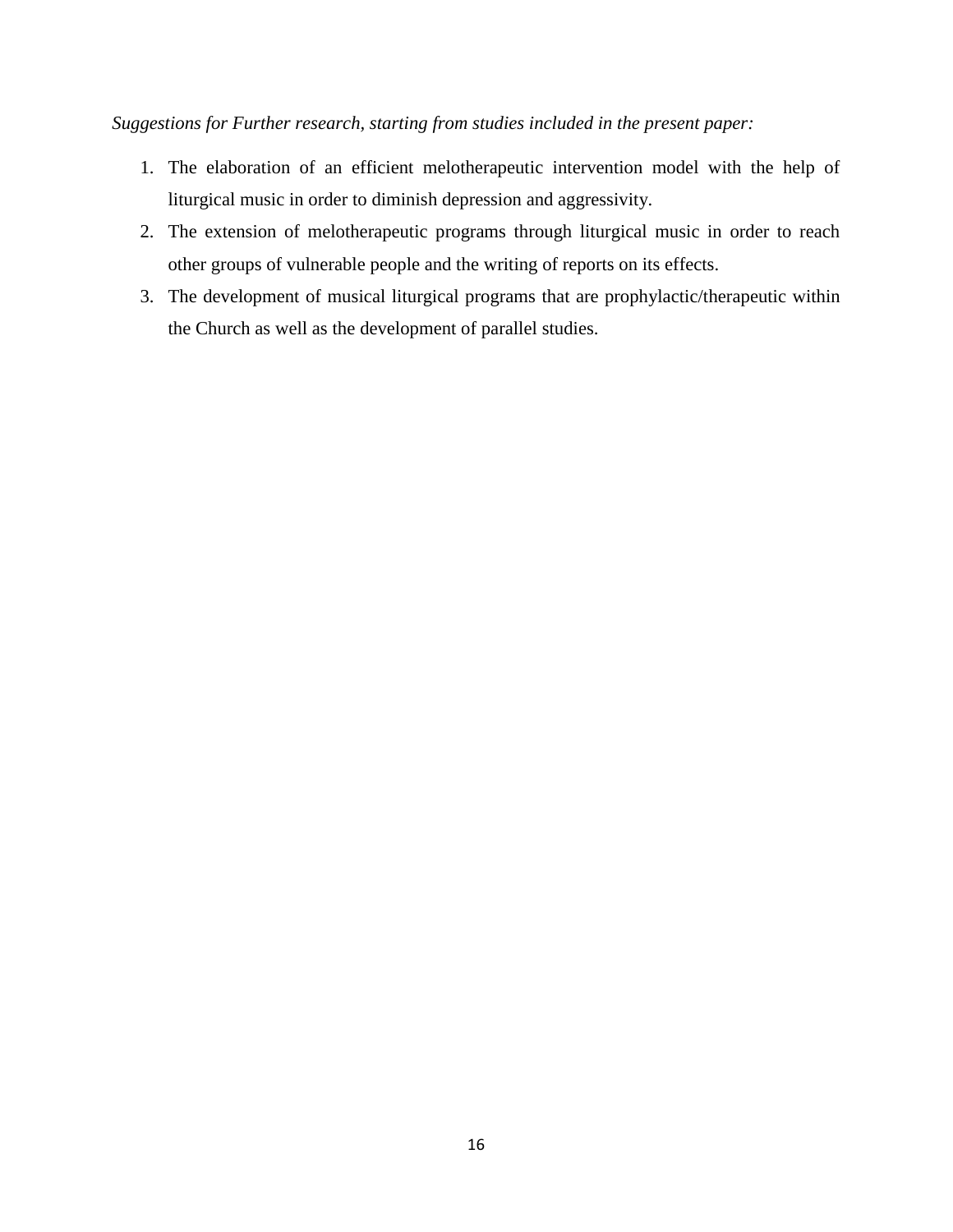### **Bibliography**

- 1. ACHIM, Dorin, *Muzica malefică şi muzica benefică*,Ed. Satya Sai, 2001.
- 2. ALBU, Emilia, *Curs de psihologia vârstelor*, Universitatea "Petru Maior" Târgu Mureș, 2007.
- 3. ALBU,E.,*Manifestări tipice ale devierilor de comportament la elevii preadolescenţi. Prevenire şi terapie,* Ed. Aramis, Bucureşti, 2002.
- 4. ANANIA, † Bartolomeu Valeriu, *Misterele orientale şi creştinismul,* Cluj-Napoca, Ed. Eikon, 2013.
- 5. †ANDREI Andreicuţ, *Principii de morală creştină,* Renaşterea,Cluj-Napoca, 2011.
- 6. ATHANASIU, Andrei, *Muzică şi Medicină – Homo Musicalis*, Ed. Minerva, f.an., Bucureşti.
- 7. ATUDOREI, pr. Leonardo Ioan, *Antropocentrism şi teocentrism în opera părintelui Dumitru Stăniloaie*, Ed. Doxologia, Iaşi, 2014.
- 8. AUGUSTIN, Fericitul, *Confesiuni* (XI, 9,1), editie bilingvă latină-română, Ed. Nemira, Bucureşti, 2003.
- 9. AUGUSTIN, SFÂNTUL, *Opera omnia. De Musica,(Despre muzcă), (trad. Vasile Sav), Vol III, ediţie. bilingvă,* Ed. Dacia, Cluj Napoca.
- 10. AVDEEV, Dmitri, *Depresia ca patima şi ca boală*, (trad de Adrian Tănăsescu-Vlas) Ed. Sophia, Bucureşti, 2008.
- 11. AVDEEV, Dmitri, *Nervozitatea, cauze, manifestări, remedii duhovniceşti,* Ed. Sofia, Bucureşti, 2008.
- 12. AVDEEV, dr. Dmitri, *Psihiatria pentru duhovnici,* Ed. Sofia, Bucureşti, 2011.
- *13.* AVRAM, Luize, *Catharsisul muzical sau despre efectele benefice ale muzicii asupra fiinţei umane,* Editura Universităţii Naţionale de Muzică, Bucureşti, 2007.
- 14. BACOIANIS, Vasilios, *Necazurile vieţii,* (trad. de Pr.Victor Manolache), Ed. Tabor, Bucureşti, 2011.
- 15. BALAZSI, Robert*, Psihologie Experimentală şi Metodologia Analizei Datelor*, suport de curs, An I, Sem I, Facultatea de Psihologie, UBB, Cluj-Napoca.
- 16. BENGA,Oana, *Jocuri Terapeutice*, Ed. ASCR, Cluj-Napoca, 2009.
- 17. BRADU IAMANDESCU, Ioan, *Muzicoterapia receptivă,* Ed. InfoMedica, Bucureşti,2004.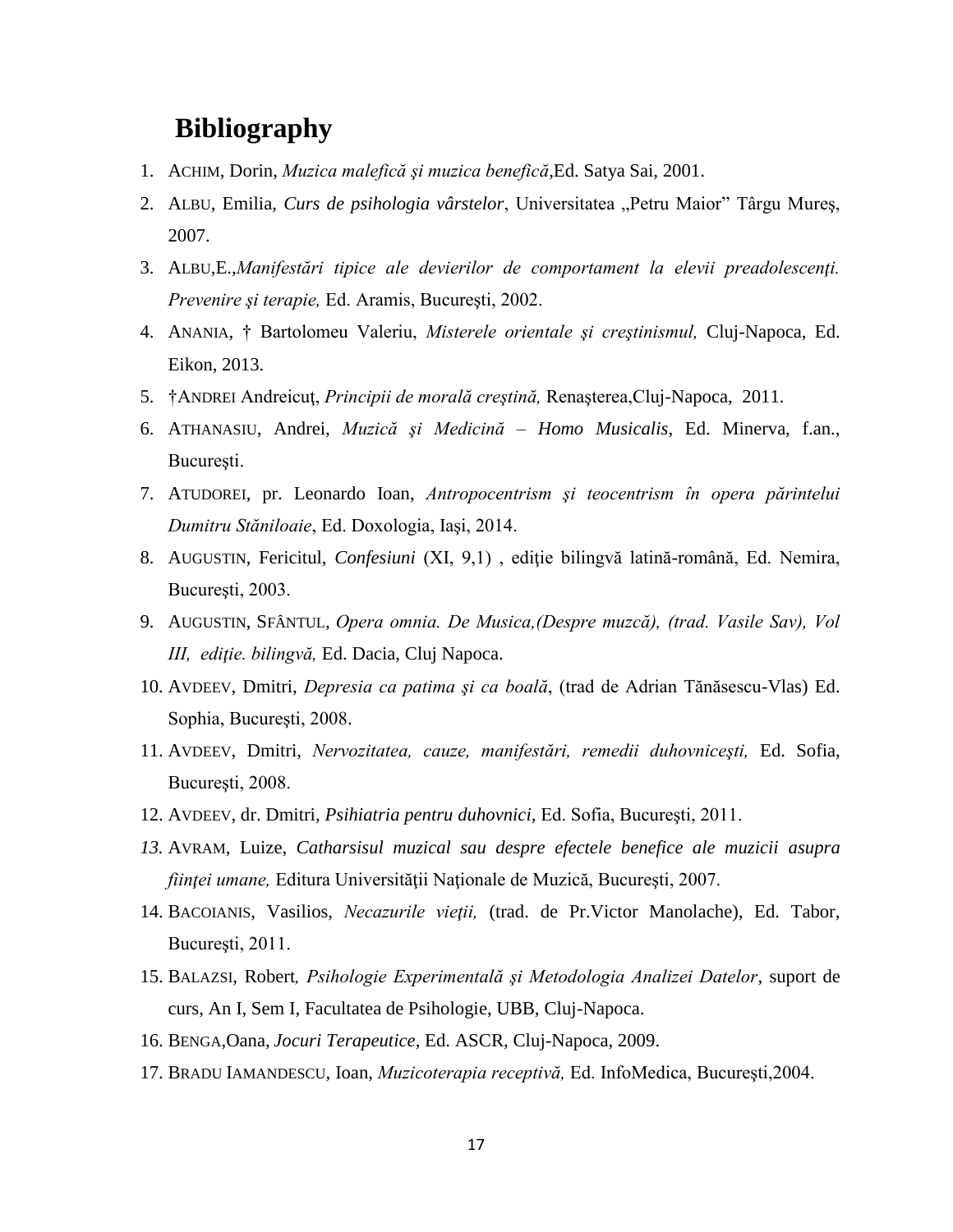- 18. BRANIŞTE, Ene, *Liturgica specială,* Ed. Institutului Biblic şi de Misiune al Bisericii Ortodoxe Române, Bucureşti,1980.
- 19. BRECK,John, *Darul sacru al vieţii*, (trad. de PS Dr.Irineu Pop Bistriţeanul), Ed. Patmos, 2007.
- 20. BRUSCIA, Kenneth E., *Case Studies in Music Therapy,* Barcelona Publisher, 2012.
- 21. BULUŞ, Liviu, *Terapia prin muzică*, Ed. Sibien Publishing, Bucureşti, 2006.
- 22. CEZAR, Corneliu, *Introducere în sonologie – Acţiunea undelor sonore asupra nivelelor fizico-chimic, biologic şi psihologic,* Ed. Muzicală, Bucureşti, 1984.
- 23. CHELCEA, Septimiu, *Metodologia cercetării sociologice: Metode cantitative şi calitative*, Ed. Economica, Bucureşti, 2001,
- 24. CHIRILĂ, pr. Ioan, "Sfânta Liturghie o slujire care transcende moartea", în *Medicii şi Biserica*, vol.VI, Ed.Renaşterea, Cluj-Napoca, 2008.
- 25. COSMA, Viorel, *Muzicieni Români. Lexicon,* Ed. Muzicală a Uniunii Compozitorilor, Bucureşti, 1970.
- 26. CRISTESCU, Constanţa, *Chemări de toacă, Repertoriu românesc,* Ed. Lidana, Suceava, 2012.
- 27. ECO, Umberto, *Cum se face o teză de licenţă.* Disciplinele umaniste (trad.George Popescu),Ed. Pontica, 2000.
- 28. EFTIMIE, Zigabenul, NICODIM Aghioritul, *Psaltirea în tâlcuirile Sfinţilor Părinţi*, Iaşi, Ed. Egumeniţa, f.an.
- 29. ELKAIM, Mony, *Ce Psihoterapie să alegem?* Ed. Trei, Bucureşti, 2007.
- 30. ENĂCHESCU,Constantin, ENĂCHESCU, Liana, *Psihosomatica*, Ed. Polirom, Bucureşti, 2008.
- 31. FAROS, Filoteu, *Dialogul în psihoterapia ortodoxă* (trad. de Pr. Şerban Tica), Ed. Sophia, 2010.
- 32. FAROS, pr. Filothei, *Mitul bolii psihice*, Editura Ecumeniţa, Ed. Cartea Ortodoxă Galaţi, 2005.
- 33. FLOROVSKI, Georges, *Sensul ascezei creştine,* Ed. Patmos, Cluj-Napoca, 2009.
- 34. GAGIM, Ioan, *Dimensiunea Psihologică a Muzicii,* Ed. Timpul, Iaşi, 2003.
- 35. GALINESCU, Gavriil, *Cântarea bisericească,* Ed. Tipografia Alexandru Ţerek, Iaşi, 1941.
- 36. GAWAIN, Shakti, *Cele patru niveluri ale vindecării,* Ed. Meteor Press, Bucureşti, 2008.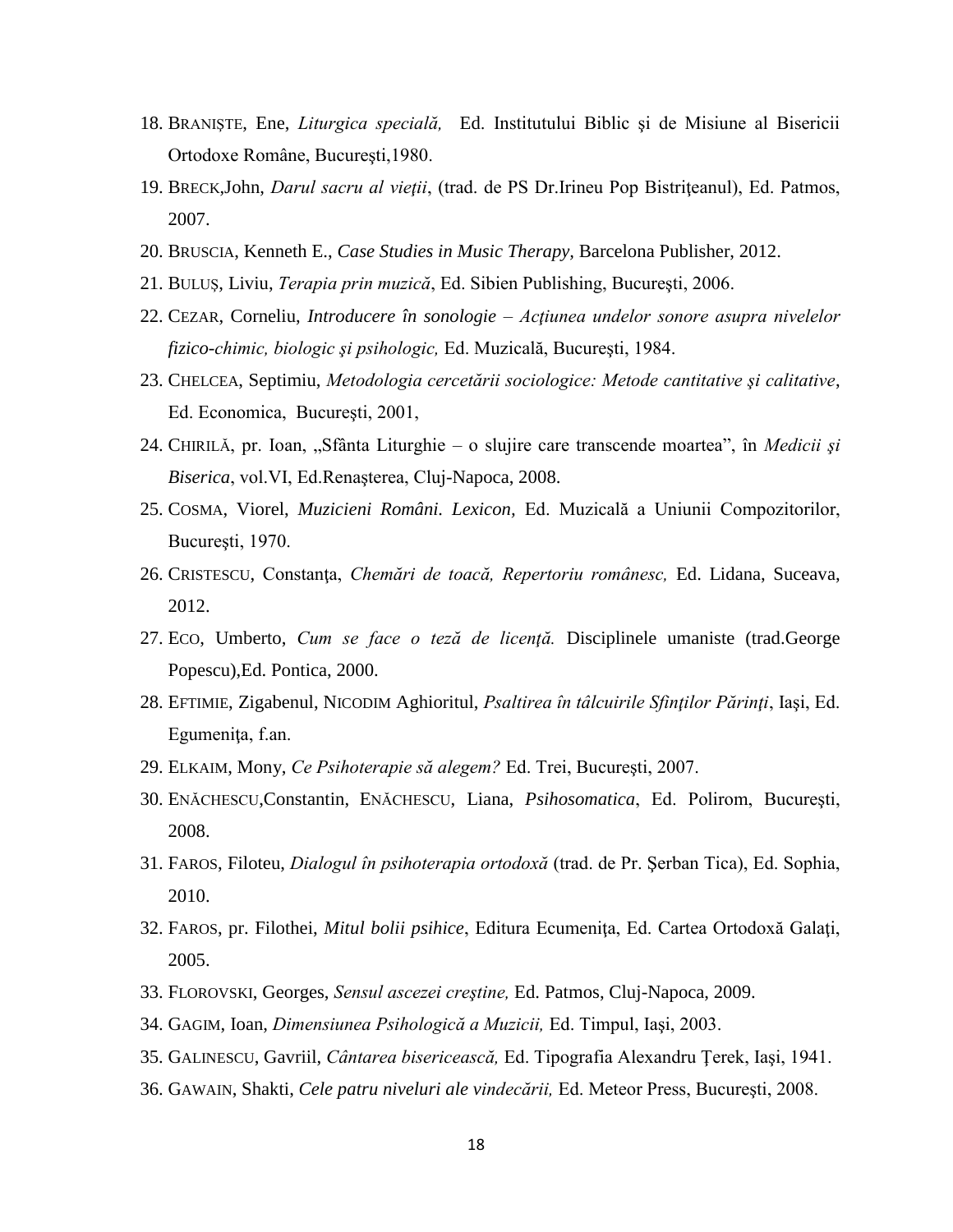- 37. ICĂ, diac. Ioan jr., *De la Dionisie Areopagitul la Simeon al Tesalonicului*, Integrala comentariilor liturgice bizantine, Deisis, Sibiu, 2011.
- 38. ILOAIE, Pr. Ştefan, *Relativizarea valorilor morale*, Ed. Renaşterea, Cluj-Napoca, 2009.
- 39. †IOAN, Sf. Gură de Aur, *Omilii la Psalmi*, (trad. Laura Enache), Ed. Doxologia, Iaşi, 2011.
- 40. IORGULESCU, Adrian, *Timpul Muzical: materie şi metaforă,* Ed.Muzicală, Bucureşti, 1988.
- 41. JUNG, C.G. , *Opere Complete, Psihologia religiei vestice si estice,* vol. 11, Editura Trei, 2010.
- 42. LARCHET, Jean-Claude, *Creştinul în faţa Bolii, Suferinţei şi Morţii,* (trad de Marinela Bojin), Ed. Sophia, Bucureşti, 2006,
- 43. LARCHET, Jean-Claude ,*Terapeutica bolilor spirituale*, Ed. Sofia, Bucureşti. 2006.
- 44. LAZĂR COSMA, Octavian, *Hronicul Muzicii Româneşti, Vol.I-II,* Ed. Muzicală, Bucureşti, 2003.
- 45. LĂZĂRESCU, Ovidiu, *Bolile sufleteşti şi vindecarea lor în scrierile Sfântului Ioan Gură de Aur*, Ed. Sofia, Bucureşti , 2012.
- 46. MANES, Sabina (coordonator), *83 de jocuri psihologice pentru animarea grupului,* (trad. De Alois Gherguţ), Ed. Polirom, Bucureşti, 2008.
- 47. MATEOS, Juan, *Celebrarea Cuvântului în Liturghia Bizantină,* (trad.Cezar Login), Ed. Renaşterea,Cluj-Napoca. 2007.
- 48. MATEOS, Juan, *Utrenia Bizantină,* Ed. Renaşterea, Cluj-Napoca, 2009.
- 49. MELEHOV, Dimitri, *Psihiatria şi problemele vieţii duhovniceşti,* Ed. Sofia, Bucureşti 2008.
- 50. MOLDOVEANU, Pr. Nicu, *Istoria Muzicii Bisericeşti la Români,*Ed. Basilica a Patriarhiei Române, Bucureşti, 2010.
- 51. OTTO, Rudolf, *Sacrul ,* trad. de Ioan Milea, Ed. Dacia, Cluj-Napoca, 2002.
- 52. OŞLOBANU, N., *Studiu introductiv asupra cărţii psalmilor,* Tipografia Dacia, Iaşi, 1900.
- 53. PETERMANN Franz, PETERMANN, Ulrike, *Program terapeutic pentru copiii agresivi,*  Ediţia XI- a revizuită, Editura RTS, Cluj-Napoca.
- 54. PĂUNESCU, C., *Agresivitatea şi condiţia umană,* Ed. Tehnică, Bucureşti, 1994.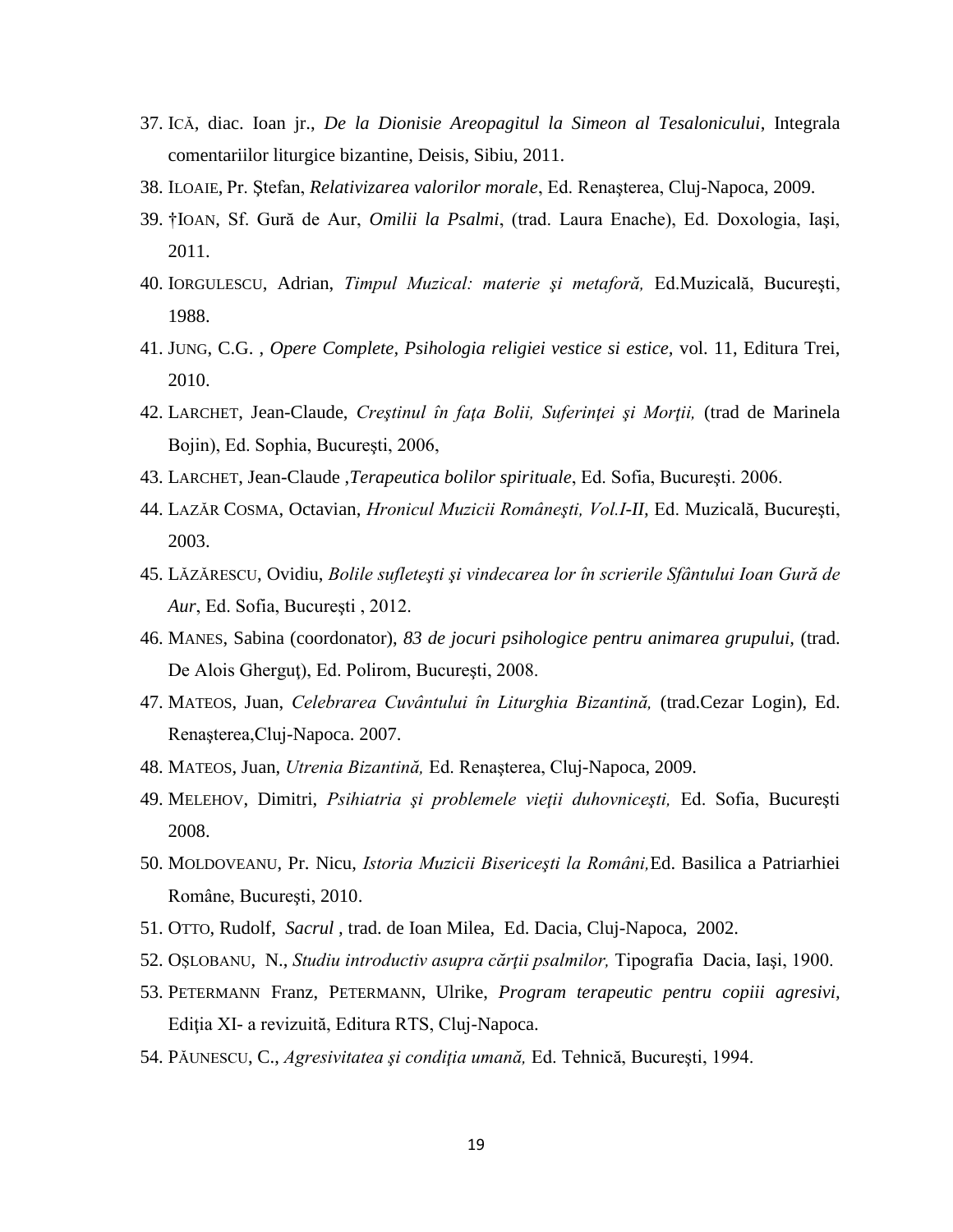- 55. PETERMAN,F., PETERMAN,U., *Program de intervenţie pentru copiii agresivi,* Ed.RTS, Cluj-Napoca, 2006.
- 56. PLEŞU, Andrei, *Minima moralia*, Ed. Humanitas, Bucureşti, 1994.
- *57.* RĂŞCANU, R., *Psihologia comportamentului deviant,* Ed. Universităţii Bucureşti, 1994.
- 58. RIES, Julien, *SACRUL ÎN ISTORIA RELIGIOASĂ A OMENIRII,* Ed. Polirom, 2000, Iaşi.
- 59. SCHMITT, Laurent, *Primii paşi în psihoterapie, manualul terapeutului,* Ed. Polirom, Iaşi, 2011.
- 60. ŞCHIOPU, U., Verza, E., *Psihologia vârstelor (ciclurile vieţii)*, Ed. ProHumanitate, București, 1981.
- 61. STANCIU, Pr. Vasile, *Muzica Bisericească Corală din Transilvania,* vol. I, Ed. Presa Universitară Clujeană, Cluj-Napoca , 2001.
- 62. STĂNILOAE, Pr. Dumitru, *Teologia Dogmatică Ortodoxă,* vol.I., Ed. Institutului Biblic şi de Misiune al Bisericii Ortodoxe Române, Bucureşti, 1996.
- 63. STĂNILOAE, Pr. Dumitru, *Spiritualitate şi comuniune în Liturghia Ortodoxă,* Editura Intitutului Biblic şi de Misiune al Bisericii Ortodoxe Române, Bucureşti, 2004.
- 64. STERIAN, M., *Agresivitatea mediatică şi personalitatea*, Ed.Paideia, Bucureşti, 2004.
- 65. ŞOIMA, Gheorghe, *Funcţiunile muzicii liturgice,* Ed. Deisis, Sibiu, 1945.
- 66. ŞOITU, l., Hăvârneanu, C, *Agresivitatea în şcoală,* Ed.Institutul European, Iaşi, 2001.
- 67. ŞTEFĂNESCU Ioana, *O istorie a muzicii universale*, Editura Fundaţiei Culturale Române, Bucureşti, 1996.
- 68. TAFT, Robert.F, *Ritul bizantin*, Ed. Reîntregirea, Alba Iulia, 2008.
- 69. TODORAN Isidor, ZĂGREAN Ioan, *Teologia Dogmatică – Manual pentru seminariile teologice*, Ed.Arhidiecezana, Cluj-Napoca, 1997.
- 70. †VASILE CEL MARE, Sfântul, *Tâlcuire duhovnicească la Psalmi*, Ed.Institutului Biblic şi de Misiune al Bisericii Ortodoxe Române, Bucureşti, 2009.
- 71. VASILE Vasile, *Profiluri de muzicieni români, sec.XIX-XX,* Ed. Muzicală, Bucureşti, 1985.
- 72. VERNON, Ann, *Programul Paşaport pentru Succes în Dezvoltarea Emoţională* SOCIALĂ, Cognitivă şi Personală a copiilor din clasele I-IV (trad. Raluca Igna), Ed.RTS, Cluj-Napoca.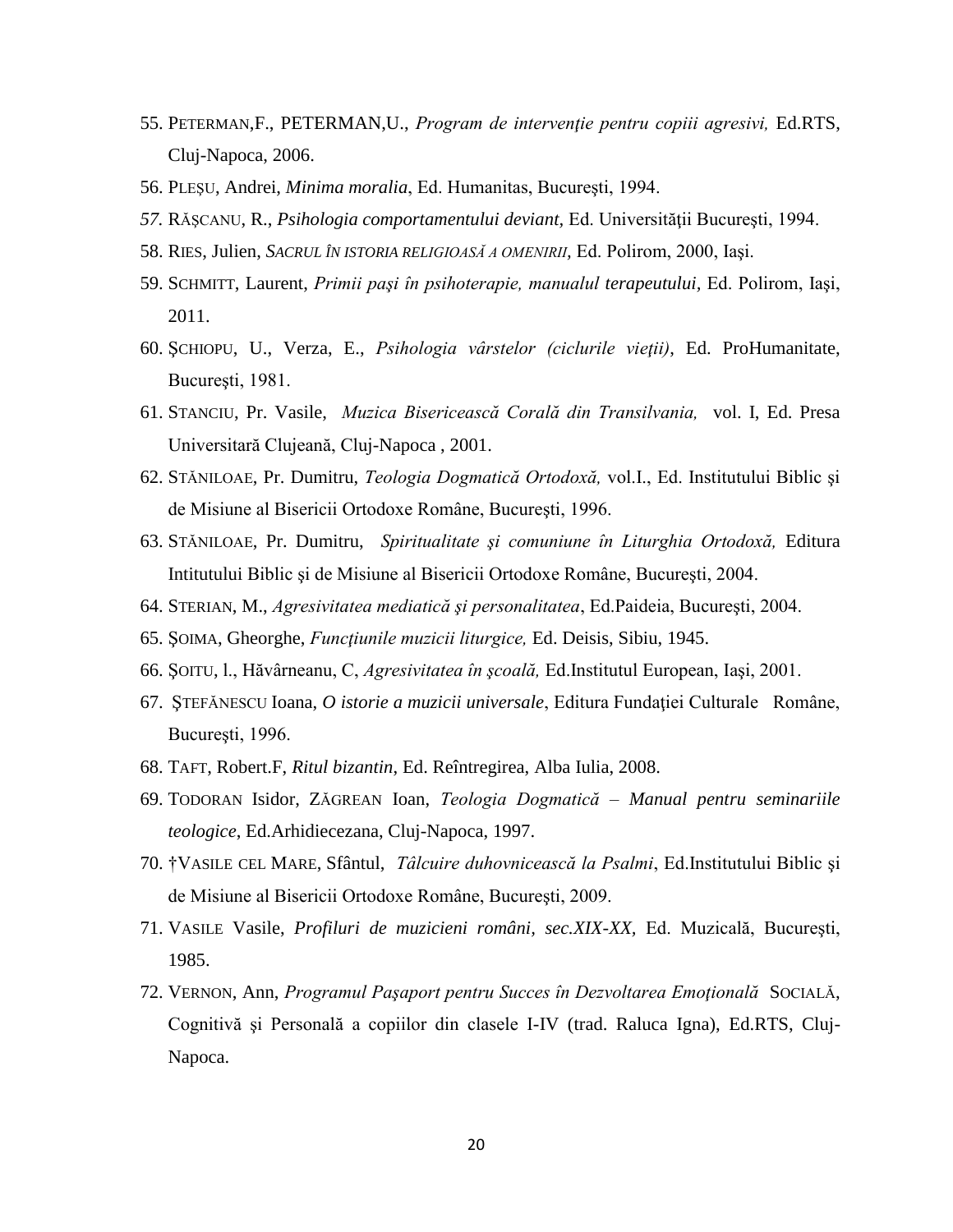- 73. VINTILESCU, Petre, *Istoria Liturghiei în primele trei veacuri,* Ed. Nemira, Bucureşti, 2001.
- 74. WHITE, Elizabeth, *Cum îndrumăm copilul în viaţa duhovnicească*, Ed. Sofia, Bucureşti, 2012.
- 75. WUNDENBURGER, Jean-Jacques, *Sacrul*, Ed. Dacia, Cluj-Napoca, 2000.
- 76. ZORIN, Konstantin V., *De ce suferă copiii,* Ed. Sofia şi Cartea Ortodoxă, Bucureşti, 2006.
- 77. AUGUSTIN, Fericitul, "Scrieri alese", în *Părinţi şi Scriitori Bisericeşti,* partea I, vol. 64, Editura Institutului Biblic şi de Misiune al Bisericii Ortodoxe Române, Bucureşti, 1985.
- 78. BARBU, Delia-Ştefania, "Cântarea bisericească şi rolul ei în terapia duhovnicească", în *Acta musicae Byzantinae,* vol.III (2001),Centrul de Studii Bizantine, Iaşi.
- 79. Bel, Pr. Valer, Paradoxul durerii, *Medicii şi Biserica*, vol.VIII, Ed. Renaşterea, Cluj-Napoca, 2010, pp.147-156.
- 80. BRANIȘTE Ene, "Temeiuri biblice și tradiționale pentru cântarea în comun a credincioşilor", în *Studii Teologice*, Anul VI(1954), nr. 1-2, pp.18-26.
- 81. CHIRILĂ, pr. Ioan, "Elemente de antropologie biblica: persoană/subiect, sine și suflet", *Studia Universitatis Babeş-Bolyai – Orthodox Theology,* Nr.1, 2009, pp.49-64.
- 82. CRISTESCU, Constanţa, Rolul toacei în rugăciune, în *Lucrări de Muzicologie*, Ed.Media Muzica, Cluj-Napoca, 2003, p.96-100.
- 83. †DANIEL, Mitropolit al Moldovei şi Bucovinei, "Psalmodia-respiraţia rugăciunii", în *Revistă de Arte Bizantine*, vol.II, Ed.Academia de Arte George Enescu, Iaşi, 1996.
- 84. DRĂGULIN, Stela, "Meloterapia în Antichitate", în *Portretele muzicii românești*, Editura Universităţii Transilvania din Braşov, 2008, p.110-116.
- 85. DRĂGULIN, Stela, "Meloterapia nou context educațional universitar", în: Aniversările *muzicii româneşti,* Editura Universităţii Transilvania din Braşov, 2009, p. 59-63.
- 86. MIU, dr. Nicolae, "Teologia bolii", în *Medicii și Biserica*, vol. VIII, Ed. Renașterea, Cluj-Napoca, 2010, pp.60-67.
- 87. STANCIU, Pr. Vasile, "Muzica liturgică în dimensiunea ei patristică și canonică", în *Studia Universitatis Babeş-Bolyai*, *Teologia ortodoxă*, Anul XXXIX(1994), nr. 2, Cluj-Napoca.